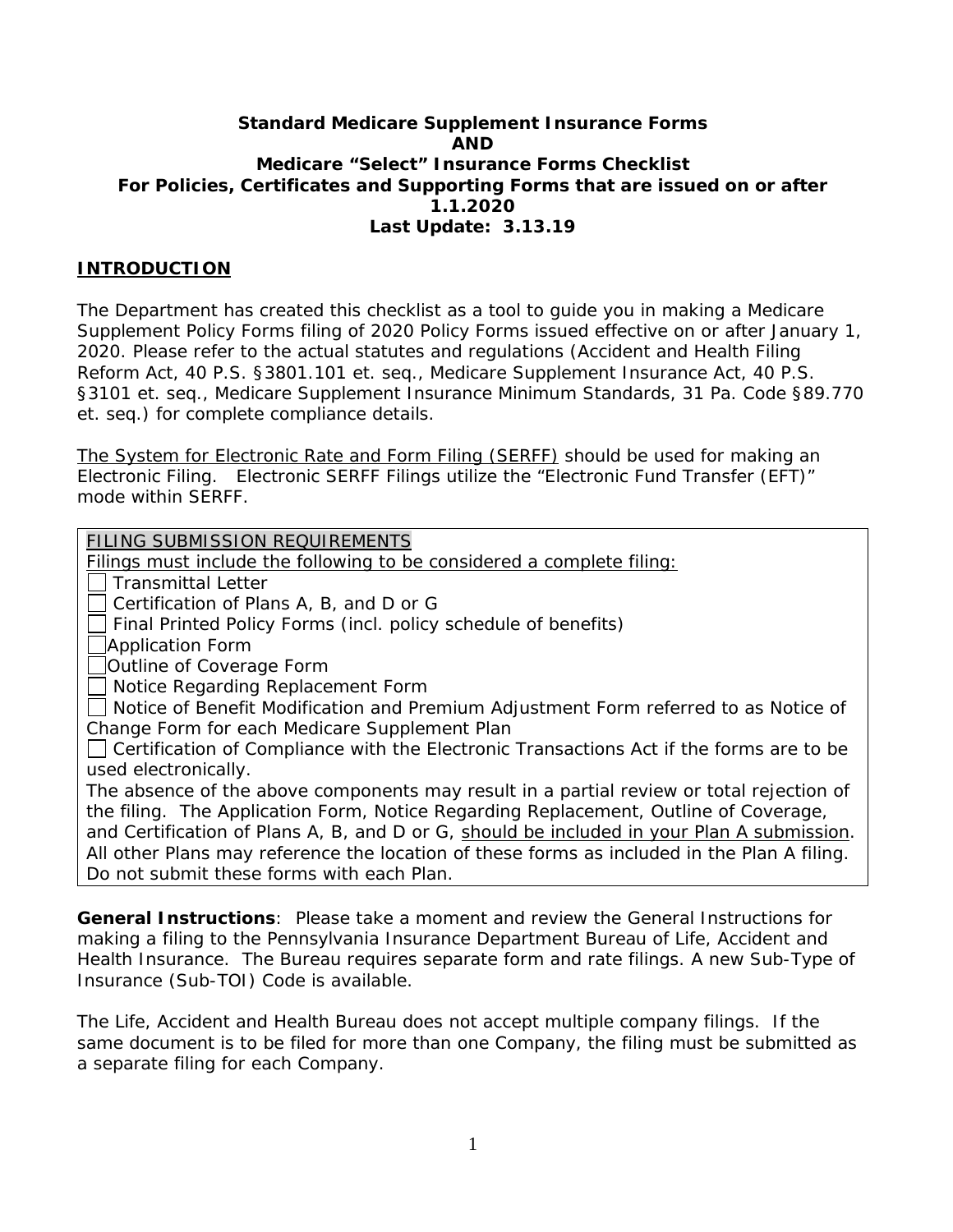The PDF Pipeline must work on all attachments. The filer must ensure that the PDF Pipeline works before submission of the filing to the Insurance Department. Filings with attachments not compatible with the PDF Pipeline will be rejected. Currently, attachments larger than 3MB cannot be submitted via the PDF Pipeline. Please contact the SERFF Help Desk at 816-783-8990 for assistance.

Forms to be approved by the Department must be uploaded under the "Forms" tab in the SERFF Form filing. Do not upload these forms under the "Supporting Documents" tab. Only supporting documents and informational forms not submitted for approval are to be uploaded on the Supporting Documents tab.

Rates and Actuarial Data are to be uploaded under the "Rates" Tab and not under the supporting documents tab.

Provide the Corresponding SERFF Tracking Number under the General Information Tab of your SERFF Filing: Separate and Corresponding Form or Rate filings must be linked to each other. Under the General Information Tab of the SERFF Filing, indicate the SERFF Tracking Number of the Corresponding separate Form or Rate filing that is associated with the SERFF Form or Rate you are filing. Failure to link separate corresponding SERFF filings with each other may cause the filing to be rejected or cause a delay while you make the necessary post-submission addition of the Corresponding SERFF Tracking Number.

☐ **Retaliatory filing Fees Only** - [40 P.S. § 50] – Any filing fee as required by the retaliatory requirements of Section 212 of the Insurance Department Act

☐ **Transmittal Letter -** [31 Pa. Code §89b.5] – The Transmittal Letter (a.k.a. Submission Letter) communicates to the Department the intentions of the filer regarding the Forms filing. See "Transmittal Letter Requirements" in this check-list for more details.

☐ **Advertisements** – Advertisement filed with the Department must adhere to [31 Pa. Code §51 and 31 Pa. Code §89.785] and should be filed separately.

☐ **Forms Filing Requirements** [31 Pa. Code §89b.4] – see "Form Requirements" in this check-list for more details.

□ **Actuarial/Premium Rate Filing -** Rate filings must be submitted to the Department separate from any corresponding form filing.

□ **Statement of Variability** - [31 Pa. Code §89b.11 (e) and 31 Pa. Code §89b.4 (b)] -Provide an explanation of the variability of any information appearing in the policy, or other form which is intended to be variable. All variable text shall be [bracketed] to clearly denote variability. In the event multiple forms are variable, please segregate the explanation of variability applicable to each form.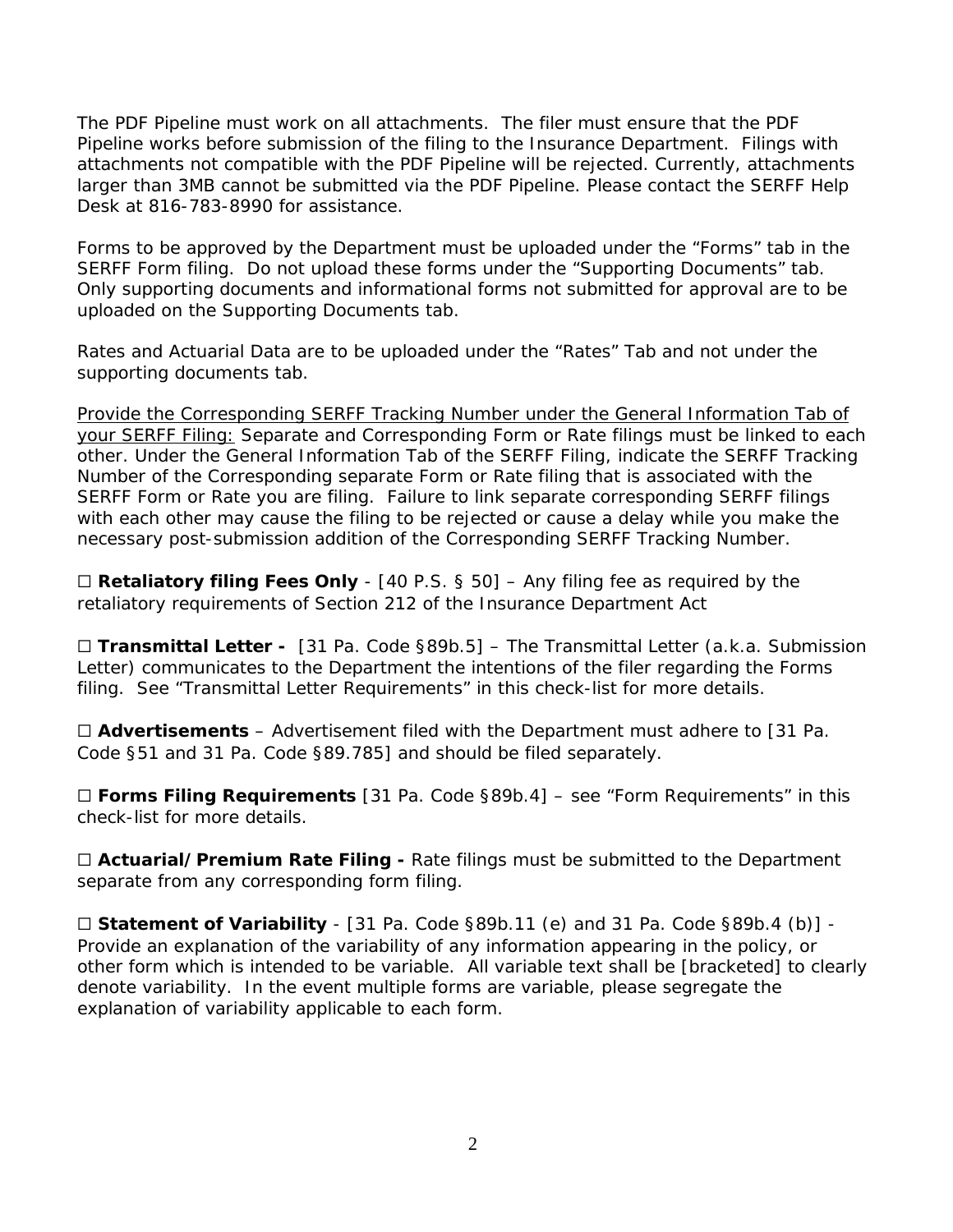#### **Transmittal Letter Required Components**

It is necessary to provide a clear and concise transmittal cover letter that provides the following information:

☐ **Representative/Insurer Identity & Authorization to File** [31 Pa. Code §89b.4 (f)] – Identify the insurer and the person authorized to make the filing. If the filing is being submitted on behalf of the insurer, a letter of authorization from the Insurance Company must accompany the filing that authorizes the third party to make the filing.

☐ **Forms List** [31 Pa. Code §89b.5] - The Transmittal Letter must include an accurate list of the forms submitted for review and/or approval. The list must contain:

☐ **Form Number** – Identify the form number of each submitted form. If the form is other than a policy or contract, disclose the form number of the policy or contract with which it will be used. If the form will be used with a prior approved policy form, provide the date the form was approved by or filed with the Department. Note: Please provide the SERFF Tracking Number and date the form was previously approved or insert a copy of the form showing the Department's approval stamp.

☐ **Form Description** – Describe the type of form - (E.g. policy, contract, certificate, rider, endorsement, amendment, agreement, application, insert page or other general type).

☐ **Marketing Method** – Describe the marketing method to be used in conjunction with the form. (E.g. direct response or producer marketing policy forms or solicitation of individuals participating in a legally recognized franchise group). 31 Pa. Code §89.781(d) explains the restrictions regarding the issuance of multiple Medicare Supplement Insurance policy forms. Only one policy form may be offered per marketing method.

☐ **New or Replacement Form** [31 Pa. Code § 89b.4, 31, Pa. Code §89(b).5 and 31 Pa. Code §89b.11] Include a statement indicating if the form is new or replacing a previously approved form.

If the form is replacing a previously approved form, the following requirements must be met:

☐ Provide the form number of the form to be replaced.

 $\Box$  Provide the date that the form was approved or filed with the Department.

 ☐ Provide a unique form number in the lower left-hand corner of the replacement forms.

☐ Provide the SERFF tracking number of the previously approved form.

 ☐ Provide a description of the changes made to the form to be replaced. The Department requires a highlighted copy indicative of the changes be submitted with the Forms file or a red line copy submitted under the Supporting Documents tab of SERFF.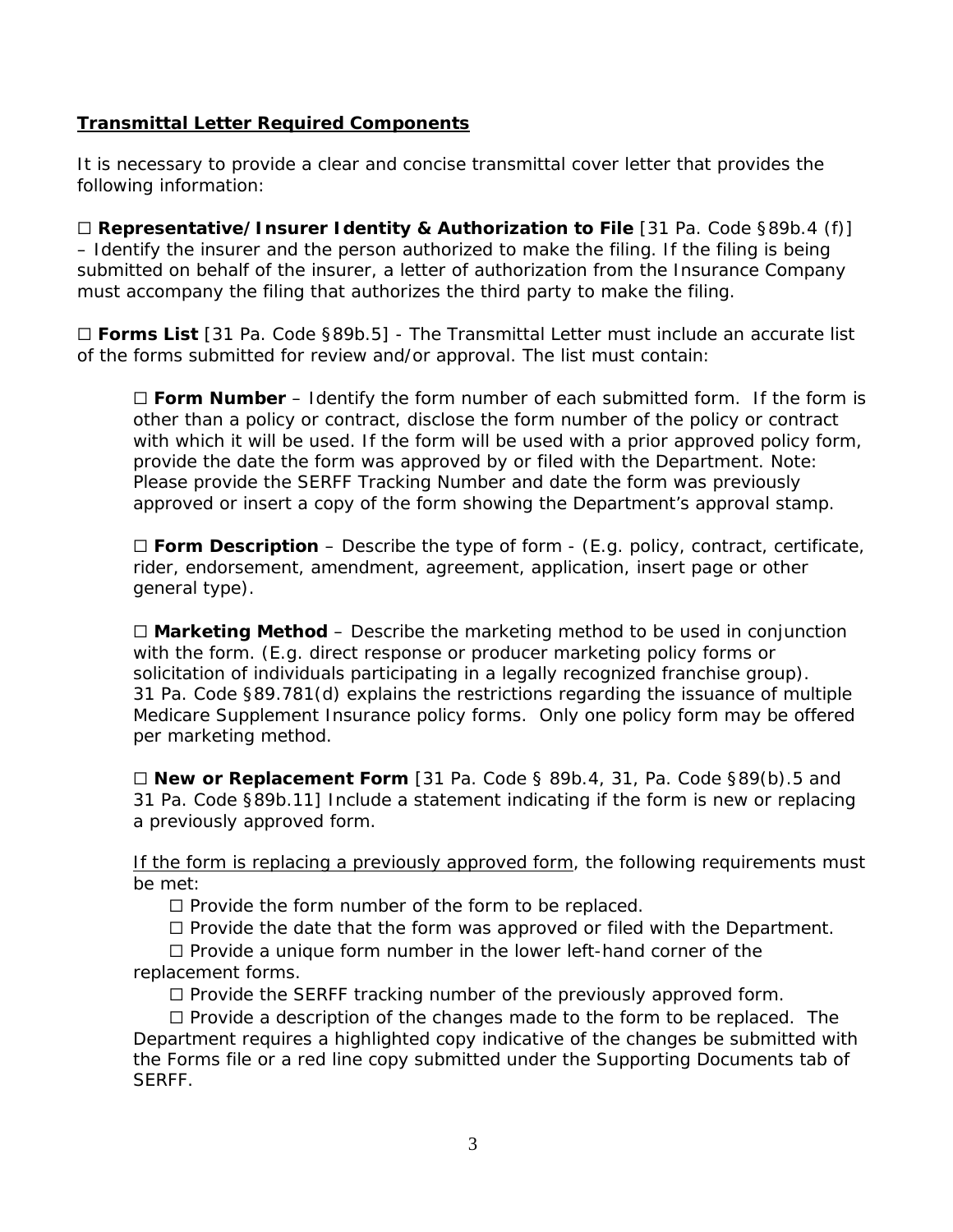☐ **Innovative Features** [31 Pa. Code §89b.5(4)] – Any form containing any provision, condition, feature or concept that departs from those generally used by the industry and that could be construed as new, innovative, uncommon or unusual, must be accompanied by a statement to that effect and an explanation of the specific purpose of the provision, condition, feature or concept, as well as a named person within your organization and their contact information. The Department will contact the designated person if more detailed information is needed.

☐ **Insert Page Requirements** [31 Pa. Code §153.2] – Insert pages may be used to modify or revise previously approved policies. The use of the insert page will not result in a change in the form number appearing in the lower left corner of the first page of the policy. The form number and approval date of the policy being modified by the insert page should be provided. A company officer should certify that after approval of the insert page, the policy will be issued only with the insert pages and the replaced page(s) will no longer be issued with the policy. An explanation of the necessity for the insert page should be included. The inclusion of the insert pages may not cause the policy description to be inaccurate or misleading.

An Actuarial/Premium Rate filing must be filed as necessary to support changes of benefits or other items that have an actuarial impact.

# **Form Filing Requirements**

For approval purposes, the forms must be presented to the Department in the final printed form intended to be issued by the Company. Incomplete or draft forms are not acceptable.

#### **Section I: Certification, Readability and General Requirements**

Medicare Supplement Insurance Forms filing requires specific certification as captured below and must meet the following readability standards:

☐ **Certification of Plans A, B and D OR G** [31 Pa. Code §89.776a (2) and 31 Pa. Code §89.777c (b) (1 and 2)] – The Company must certify that Plan A, B and D or G are being made available in the Commonwealth of Pennsylvania as required by regulation. Filings that do not contain the required Plans will be rejected.

An issuer may offer, with the approval of the Commissioner, up to three additional policy forms or certificate forms of the same type for the same standard Medicare supplement benefit plan. These additional forms may include one or more of the following three variations. ''Type'' means a policy, a group policy, an individual Medicare Select Policy or a group Medicare Select Policy.

Forms with only these variations will be regarded as new policy forms under each type: (i) The inclusion of new or innovative benefits. (ii) The addition of either direct response or producer marketing methods. (iii)The addition of either quaranteed issue or underwritten coverage.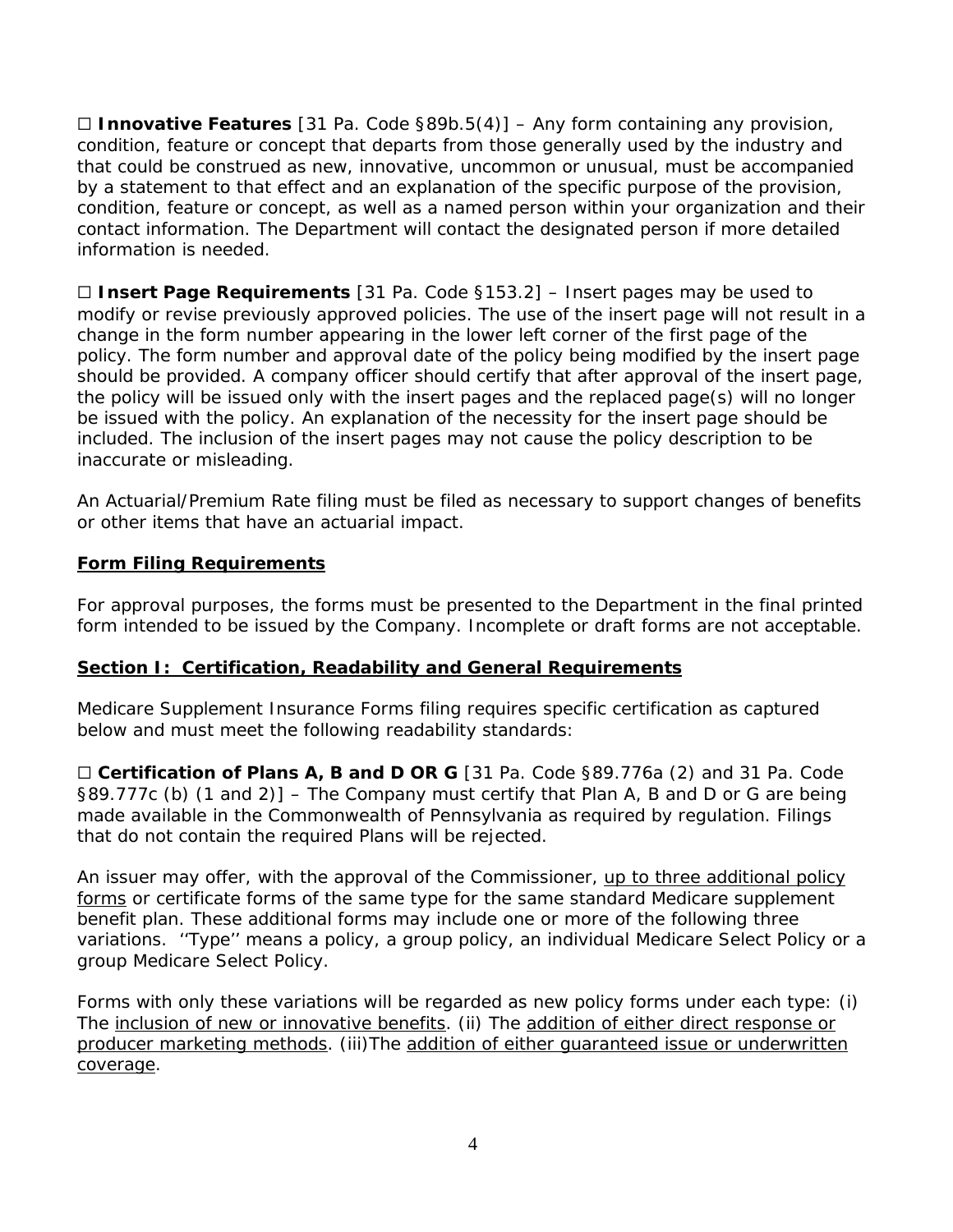☐ **Electronic Transactions** [73 P.S. Section 2260.101 et. seq.] – It is permissible for Companies to offer Insurance Products electronically. This includes but is not limited to telephonic applications which are subject to voice recording, internet/website applications and electronic or paper applications that require electronic signatures. The rights of consumers under existing laws need to be protected and preserved; therefore, the insurer must comply with the Pennsylvania Electronic Transactions Act [73 P.S. §§2260.101 et seq.]. Please review these requirements and provide Certification to the Department that the forms that will be subject to electronic use within this filing are compliant with Electronic Transaction Act. (See Section V for details on this Act).

☐ **Certification of Discontinuance** [31 Pa. Code §89.781(e)] – A Company may discontinue the availability of a policy or certificate form if the issuer provides to the Commissioner in writing its decision at least 30 days prior to discontinuing the availability of the form. After receipt of the notice by the Department, the issuer may not offer for sale the policy form in this Commonwealth for 5 years after the issuer provides notice to the Department.

☐ **General Readability** [31 Pa. Code § 89b.11 (f) and 31 Pa. Code § 89b.4 (b)] - Forms shall be clearly legible, concise, accurate and consistent.

☐ **Type (Font)** [40 P.S. §752(A)(4), 31 Pa. Code §89.783(d)(3) and 31 Pa. Code §89.784(4)] - Each form shall be presented in at least 10 point type with the exception of the Outline of Coverage and Notice Regarding Replacement which are to be 12 point.

☐ **Prominence** [40 P.S. §752(A)(4)] - The style, arrangement and overall appearance of the policy shall give no undue prominence to any portion of the text of the policy or to any endorsements or riders.

☐ **Variability** [31 Pa. Code §89(b).11(e)] - The blank spaces of each form, except an application, shall be filled in with hypothetical data to indicate the purpose of the form. This data shall be realistic and consistent with the other contents of the form. Information appearing in a form, except an application, which is variable shall be [bracketed] to denote variability.

#### **SECTION II: POLICY FORM REQUIREMENTS**

#### **COVER PAGE REQUIREMENTS**

☐ **Company Name & Address, Logo, Signatures** [31 Pa. Code §89b.11 (a) and 40 P.S. § 440] - (1) The full corporate name of the insuring company shall appear prominently on the first page of the policy. (2) A marketing name or logo may also be used on the first page of the policy provided that the marketing name or logo does not distract from the identity of the insuring company or the complete and clear description of the category of coverage. (3) The insuring company address consisting of at least a city and state shall appear on the first page of the policy. (4) Two signatures of authorized company officers executing the contract shall appear on the first page of the policy.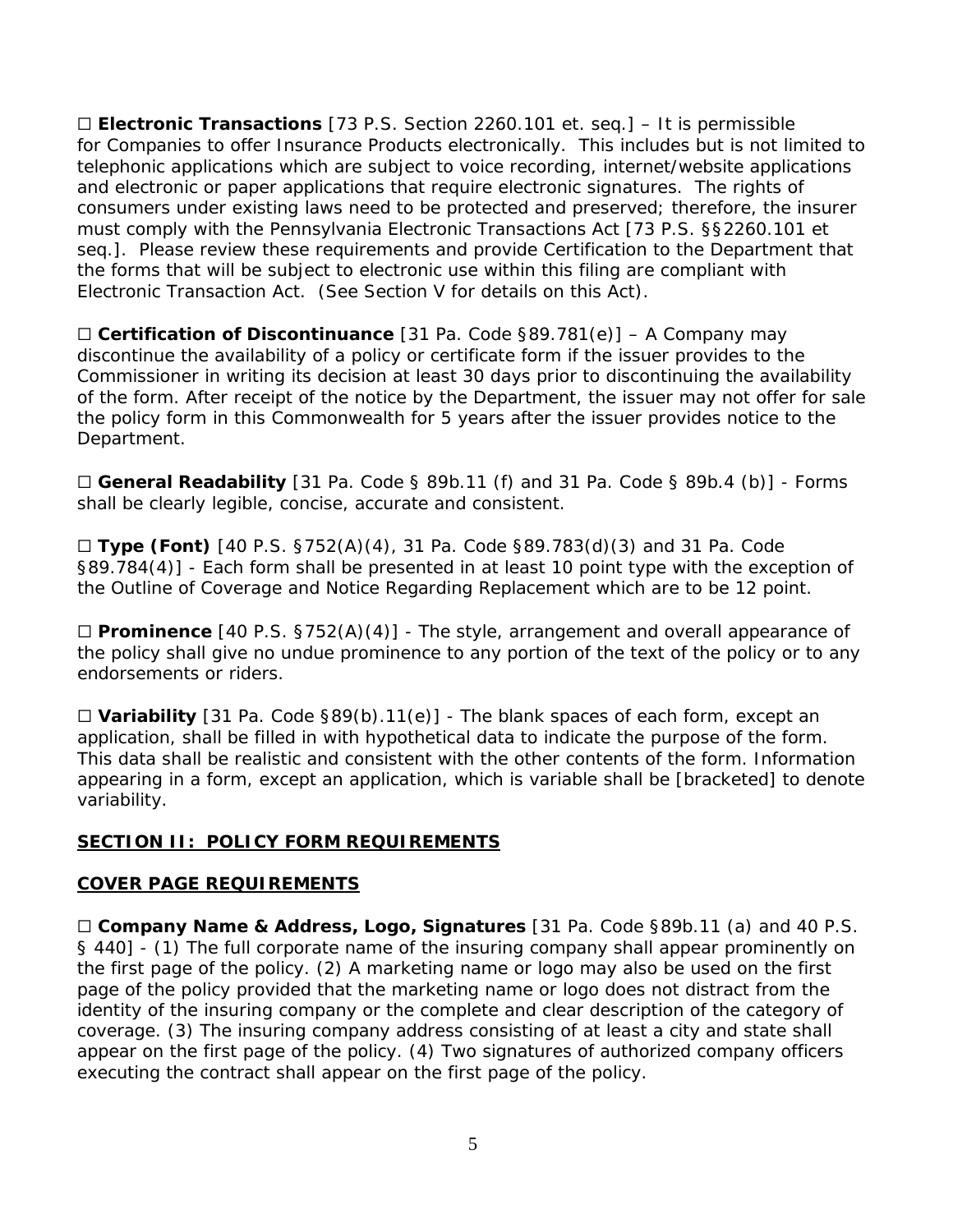☐ **Free Look** [31 Pa. Code §89.783(a) (5)] - The policy shall contain a right to examine provision that shall appear on the cover page of the policy. This must include the address of company so that policy can be returned directly to the Company.

☐ **Form Number** [40 P.S. § 752(A) (6) and 31 Pa. Code 89b.11 (b)] - A form identification number shall appear at the bottom of the policy. The form number shall be adequate to distinguish the form from all others used by the insurer and placed in the lower left-hand corner of the document.

☐ **Description of Coverage** [31 Pa. Code 89b.11(c) and 31 Pa. Code 89.783(a) (1)] - The policy shall contain a brief description that shall appear prominently on the cover page of the policy or is visible without opening the policy. The brief description shall contain at least the following information: (a) A caption of the general type of form and type of coverage provided identified by the letter of the standardized plan; for example, Medicare Supplement Standard Policy Plan A. Any marketing name should be presented clearly to not detract from the actual description of coverage. For example, Medicare Supplement Standard Policy Plan A, marketed as "……..".

☐ **Participating or Non-Participating** [31 Pa. Code §89b.11(c) (3)] - Disclose whether or not the policy is participating or non-participating with regard to paying dividends to policyholders.

☐ **Notice to Buyer on the first page of the policy** - [31 Pa. Code §89.786(a) (3)] - The policy shall display a notice that states "Notice to buyer: This policy may not cover all of your medical expenses."

☐ **Renewability – Guaranteed Renewable** [31 Pa. Code §89.776(1) (v) and 31 Pa. Code §89.783(a) (1) and (b) (1)] - Each Medicare supplement policy shall be guaranteed renewable. Medicare supplement policies shall include a renewal or continuation provision. This provision shall be appropriately captioned and shall appear on the first page of the policy and include the insurers right to change premiums, and if applicable, any automatic renewal premium increases based on age (attained) and give 30 days prior notice of premium change.

☐ **Notice of Accuracy Provision** - If the application contains medical questions [31 Pa. Code §89.783(a) (5)]

☐ **Applicable to Fraternal Benefit Society Only** - Refer to Subchapter D of 31 Pa. Code § 89 ADDITIONAL REQUIREMENT FOR FRATERNAL BENEFIT SOCIETIES.

#### **MISCELLANEOUS REQUIREMENTS**

☐ **Pre-existing Conditions** [31 Pa. Code §89.776a (1) (i)] - (1) - If a policy contains a pre-existing condition exclusion or limitation, it must be shown as a separate paragraph [31 Pa. Code §89.783(a)(4)]. (2) The policy may not exclude or limit benefits for losses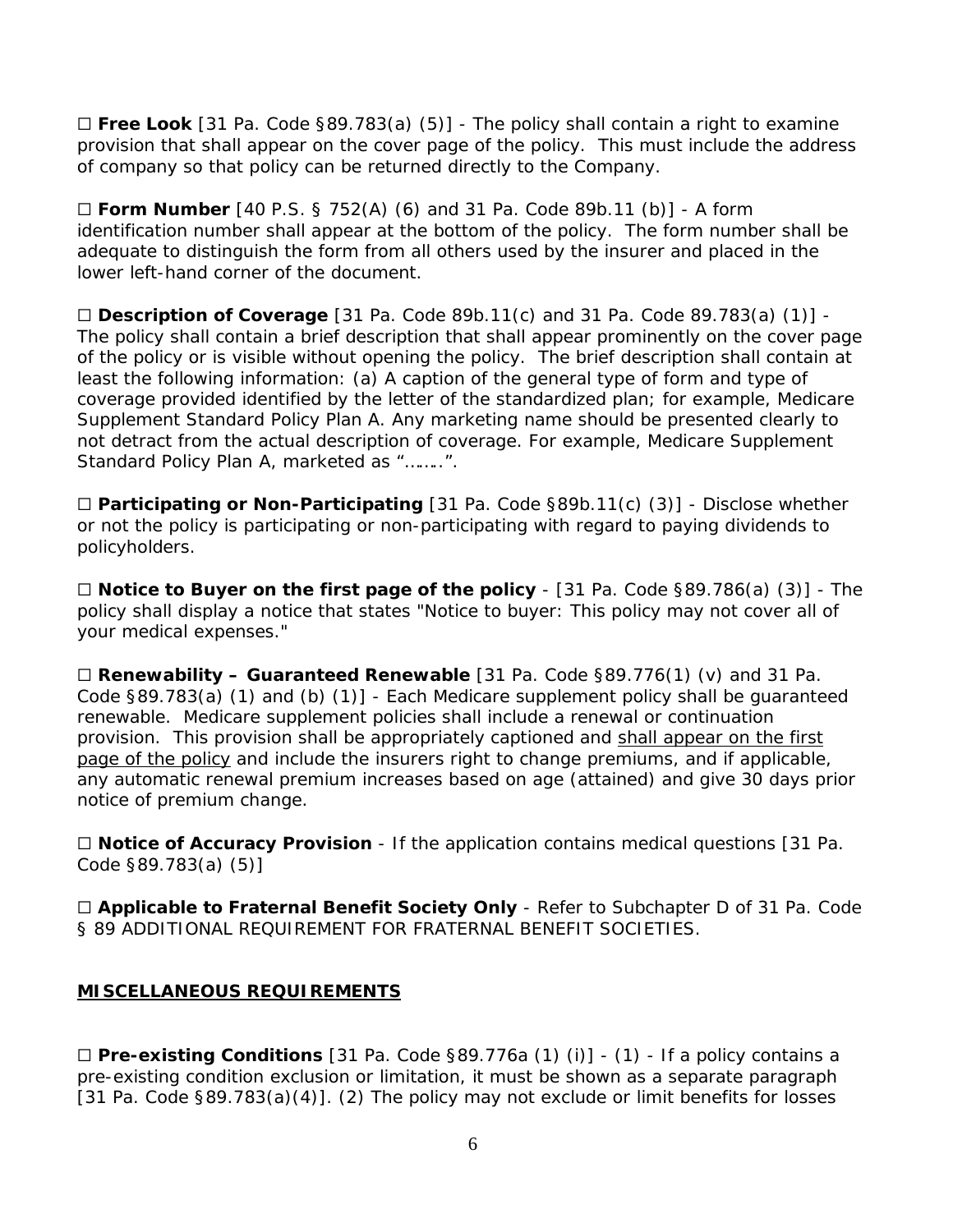incurred more than 6 months from the effective date of the policy and a pre-existing condition may not be defined more restrictively than a condition for which medical advice was given or treatment was recommended by or received from a physician within 6 months before the effective date of the policy.

☐ **Suspension by Policyholder** [31 Pa. Code §89.776a (1) (vii)] - A Medicare supplement policy or certificate shall provide that benefits and premiums under the policy shall be suspended at the request of the policyholder or certificateholder for the period so specified in Regulation.

☐ **Extension of Benefits and Termination of Coverage** [31 Pa. Code §89.776a (1) (vi)] - Termination of a Medicare supplement policy or certificate shall be without prejudice to a continuous loss which commenced while the policy was in force, but the extension of benefits beyond the period during which the policy was in force may be conditioned upon the continuous total disability of the insured, limited to the duration of the policy benefit period, or payment of the maximum benefits. Receipt of Medicare Part D benefits will not be considered in determining a continuous loss. A Medicare supplement policy or certificate may not provide for termination of coverage of a spouse solely because of the occurrence of an event specified for termination of coverage of the insured, other than the nonpayment of premium.

☐ **Exclusions and Limitations** [31 Pa. Code §89.774(a, b and c)] - A policy may not be advertised, solicited or issued for delivery in this Commonwealth as a Medicare supplement policy if the policy contains limitations or exclusions on coverage that are more restrictive than those of Medicare.

# **GENERAL PROVISIONS IN THE POLICY FORM:**

#### **Required Provisions - 40 P.S. Section 753 (A)**

☐ **Entire Contract; Changes** [40 P.S. §753(A) (1)] - (1) The policy shall contain a provision regarding what constitutes the entire contract between the insurer and the policyholder. (2) If the application is to be a part of the policy, the entire contract provision shall state that the application is a part of the policy. (3) No agent has authority to change the policy or to waive any of its provisions.

☐ **Time Limit on Certain Defenses** [40 P.S. §753(A) (2)] - (1) The policy shall contain a provision regarding time limits on certain defenses. (2) The contestable period shall be no greater than 3 years from the date of policy issue. (3) Coverage may be contested based on a statement contained in an application made a part of the policy if the issuing company expects to rely on an application to contest the policy, the company must attach or otherwise make the application a part of the policy. (4) The policy may only include the following exception to the time limit on certain defenses provision: non-payment of premium or fraudulent misstatement.

☐ **Grace Period** [40 P.S. §753(A) (3)] - (1) The policy shall contain a grace period provision and include the conditions of the provision. (2) A minimum of 30-days grace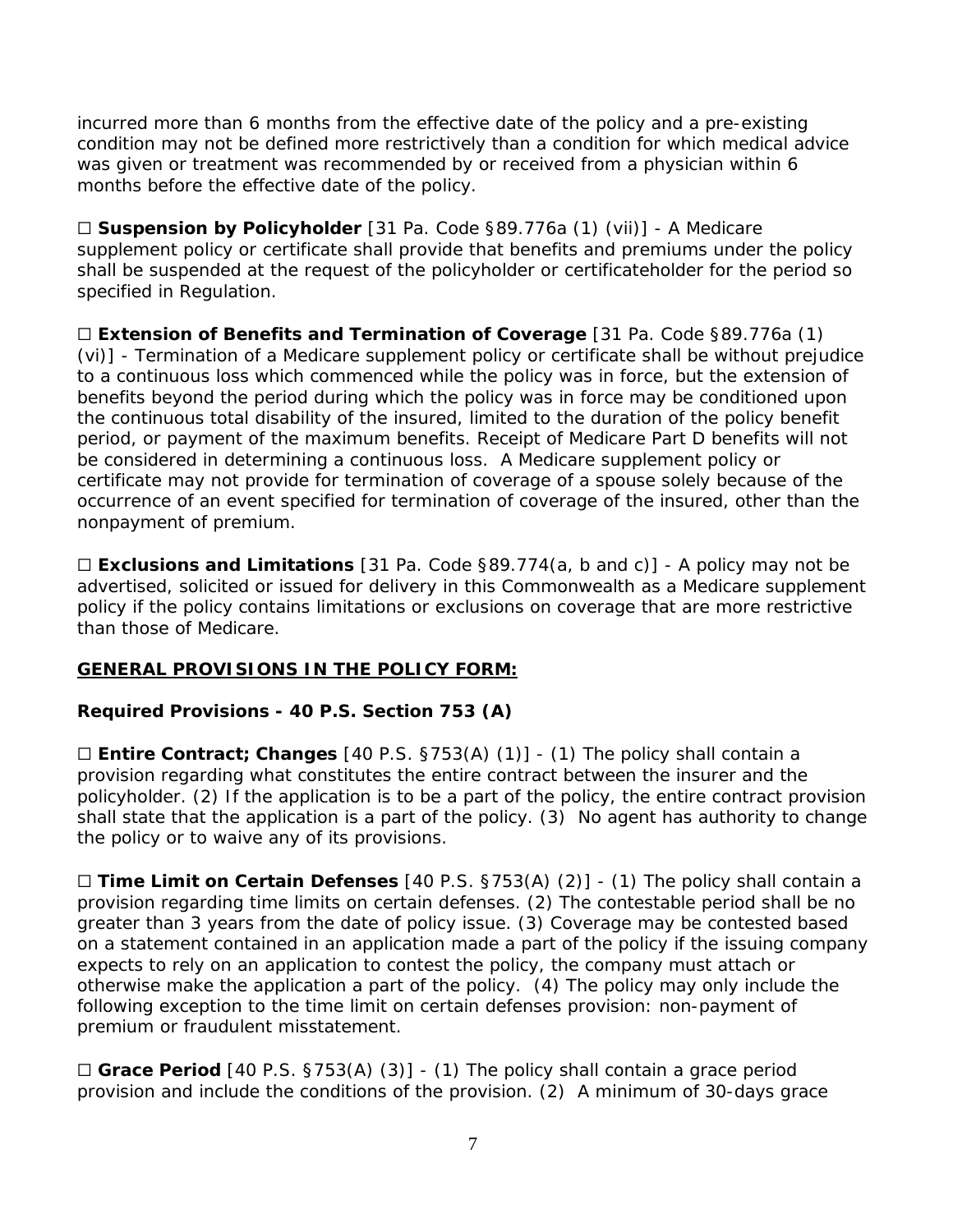period shall be provided for the payment of any premium due except the first. (3) The coverage shall continue in force during the grace period.

☐ **Reinstatement** [40 P.S. § 753(A) (4)] - (1) The policy shall contain a reinstatement of the policy for nonpayment of premiums provision and include the conditions of the reinstatement. (2) Application/evidence of insurability may be required.

☐ **Notice of Claim** [40 P.S. §753(A)(5) and 31 Pa. Code §89.779(a)(1)] - (1) The policy shall contain a notice of claim provision that provides for written notice of the claim by the policyholder within 20 days after the occurrence or commencement of any loss covered by the policy, or as soon thereafter as is reasonably possible. (2) The provision shall contain an address to which the policyholder shall submit the notice of claim.

☐ **Claim Forms** [40 P.S. §753(A) (6) and 31 Pa. Code §89.779(a) (1)] - The policy shall contain a claim forms provision which provides the following: (a) The insurer, upon receipt of a notice of claim, will furnish to the claimant such forms as are usually furnished by it for filing proofs of loss. (b) If such forms are not furnished within fifteen (15) days after the giving of such notice, the claimant shall be deemed to have complied with the requirements of this policy as to proof of loss.

☐ **Proof of Loss** [40 P.S. §753(A) (7) and 31 Pa. Code §89.779(a) (1)] - (1) The policy shall contain a proof of loss provision and include the conditions of the provision. (2) The provision shall provide that notice to the insurer be made within 90 days of the date of such loss. (3) The provision shall provide that failure to furnish such proof within the time required shall not invalidate nor reduce any claim if it was not reasonably possible to give proof within such time.

☐ **Time of Payment of Claims** [40 P.S. §753(A) (8)] - (1) The policy shall contain a time of payment of claims provision which shall provide for the immediate payment upon receipt of written proof of loss.

☐ **Payment of Claims** [40 P.S. §753(A) (9)] - The policy shall contain a payment of claims provision that includes conditions for payment of claims in the event where there is no beneficiary designation.

☐ **Physical Examinations** [40 P.S. §753(A) (10)] - (1) The policy shall contain a physical examination provision. (2) The provision shall indicate that the insurer at its own expenses shall have the right and opportunity to examine the person of the insured when and as often as it may reasonably require during the pendency of a claim.

☐ **Legal Actions** [40 P.S. §753(A) (11)] - (1) The policy shall contain a legal actions provision. (2) The provision shall indicate that no action at law or in equity may be brought to recover on this policy prior to the expiration of sixty (60) days after written proof of loss has been furnished in accordance with the requirements of this policy. (3) The provision shall indicate that no such action may be brought after the expiration of three (3) years after the time written proof of loss is required to be furnished.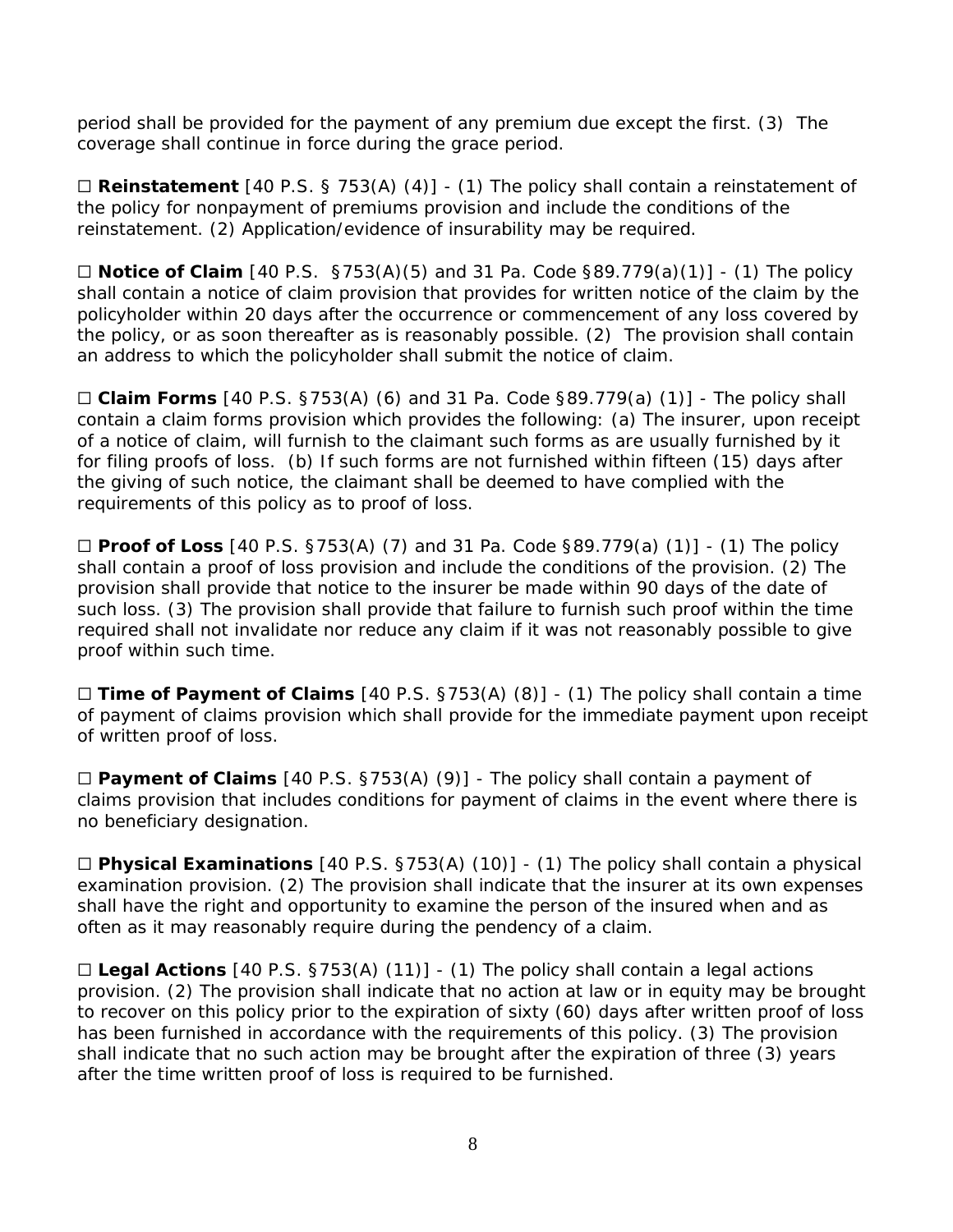See 40 P.S. §753(B) for other provisions that may or may not appear.

## **BENEFIT PROVISIONS AND STANDARDS**

☐ **Definitions** within the Policy [31 Pa. Code §89.772, 31 Pa. Code §89.773 and 48 Pennsylvania Bulletin 5601] - Definitions should follow regulation.

☐ **Benefit Standards (January 1, 2020 and after)** [31 Pa. Code §89.776a and 31 Pa. Code §89.777c] - The policy provisions shall comply with the standards provided. Health Care Practitioners Medicare Fee Control Act (35 P.S. §§449.31-449.36) prohibiting balance billing between the actual charge and the Medicare approved Part B charge. Benefit plans shall be uniform in structure, language, designation and format to the standard benefit Plans A—N listed in this section (89.777c(d)) and conform to the definitions in § 89.773 (relating to policy definitions and terms). Each benefit shall be structured in accordance with the format in §§ 89.776a (2) and (3) and list the benefits in the order shown in that section.

#### **Core Benefits (required for all plans):**

Basic Core Benefits includes -

□ Coverage of Part A Medicare eligible expenses for hospitalization to the extent not covered by Medicare from day 61 through day 90 in any Medicare benefit period.  $\Box$  Coverage of Part A Medicare eligible expenses incurred for hospitalization to the extent not covered by Medicare for each Medicare lifetime inpatient reserve day used. –  $\Box$  Upon exhaustion of the Medicare hospital inpatient coverage, including the lifetime reserve days, coverage of 100% of the Medicare Part A eligible expenses for hospitalization paid at the applicable prospective payment system (PPS) rate, or other appropriate Medicare standard of payment subject to a lifetime maximum benefit of an additional 365 days. The provider shall accept the issuer's payment as payment in full and may not bill the insured for any balance. –

 $\Box$  Coverage under Medicare Parts A and B for the reasonable cost of the first three pints of blood, or equivalent quantities of packed red blood cells as defined under Federal regulations, unless replaced in accordance with Federal regulations. –

 $\Box$  Coverage for the coinsurance amount, or in the case of hospital outpatient department services paid under a prospective payment system, the copayment amount, of Medicare eligible expenses under Part B regardless of hospital confinement, subject to the Medicare Part B deductible. –

**□ Coverage of cost sharing for all Part A Medicare eligible hospice care and respite care** expenses.

**Plan A Benefit Plan** - All core benefits as listed above.

**Plan B Benefit Plan**: An issuer shall also offer a policy or certificate to prospective insureds meeting the Plan B benefit plan. Standardized Medicare supplement benefit Plan B shall include the following in addition to the core benefits listed above:

□ 100% of the Medicare Part A deductible.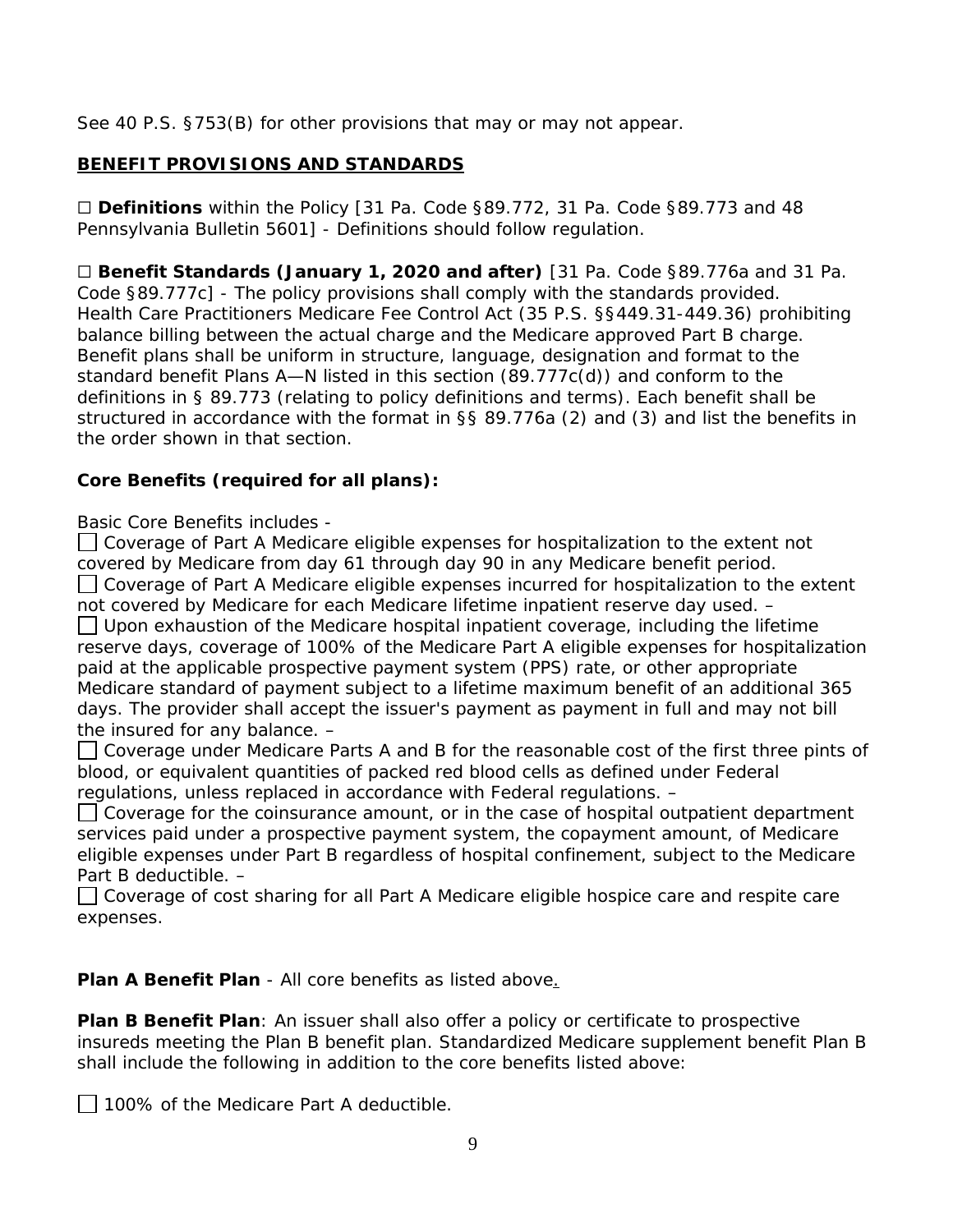**Plan C Benefit Plan:** (not available to individuals newly eligible for Medicare on or after 1.1.20)

Standardized Medicare supplement benefit Plan C shall include the following in addition to the core benefits listed above:

- 100% of the Medicare Part A deductible,
- Skilled nursing facility care,
- 100% of the Medicare Part B deductible and
- Medically necessary emergency care in a foreign country.

# **Plan D Benefit Plan:**

Standardized Medicare supplement benefit Plan D shall include the following in addition to the core benefits listed above:

- 100% of the Medicare Part A deductible,
- Skilled nursing facility care and

Medically necessary emergency care in an foreign county.

**Plan F Benefit Plan:** (not available to individuals newly eligible for Medicare on or after 1.1.20)

Standardized Medicare supplement benefit Plan F shall include the following in addition to the core benefits listed above:

- 100% of the Medicare Part A deductible,
- $\Box$  Skilled nursing facility care,
- 100% of the Medicare Part B deductible,
- 100% of the Medicare Part B excess charges and

Medically necessary emergency care in a foreign country.

**Plan F - High Deductible**: (not available to individuals newly eligible for Medicare on or after 1.1.20)

Standardized Medicare supplement benefit Plan F High Deductible shall include the following in addition to the core benefits listed above:

 $\Box$  100% of covered expenses following the payment of the annual high deductible Plan F deductible

- 100% of the Medicare Part A deductible,
- $\Box$  Skilled nursing facility care,
- 100% of the Medicare Part B deductible,
- 100% of the Medicare Part B excess charges, and

Medically necessary emergency care in a foreign county. (The annual high deductible Plan F deductible shall consist of out-of-pocket expenses, other than premiums, for services covered by the Medicare supplement Plan F policy and shall be in addition to any other specific benefit deductibles. The basis of the deductible shall be \$1,500 and shall be adjusted annually from 1999 by the HHS Secretary to reflect the change in the Consumer Price Index for all urban consumers for the 12-month period ending with August of the preceding year and rounded to the nearest multiple of \$10).

**Benefit Plan G:** - Standardized Medicare supplement benefit Plan G shall include the following in addition to the core benefits listed above:

 $\Box$  100% of the Medicare Part A deductible,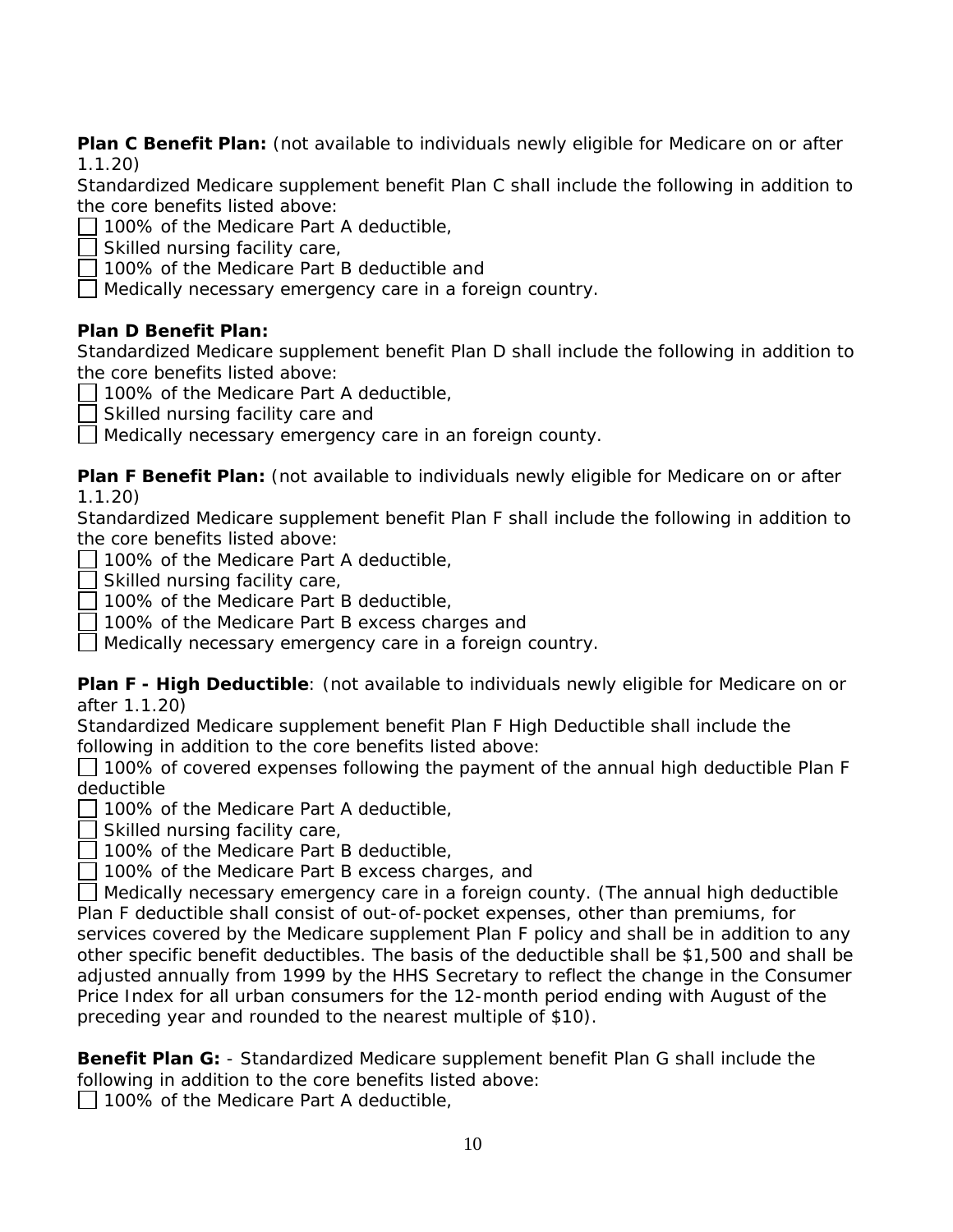Skilled nursing facility care,

100% of the Medicare Part B excess charges, and

Medically necessary emergency care in a foreign county.

**Plan G - High Deductible:** Standardized Medicare supplement benefit Plan G High Deductible shall include the following in addition to the core benefits listed above:  $\Box$  100% of covered expenses following the payment of the annual high deductible Plan G deductible

100% of the Medicare Part A deductible,

 $\Box$  Skilled nursing facility care,

 $\Box$  100% of the Medicare Part B excess charges, and

Medically necessary emergency care in a foreign county. (The annual high deductible Plan G deductible shall consist of out-of-pocket expenses, other than premiums, for services covered by the Medicare supplement Plan G policy, and shall be in addition to any other specific benefit deductibles. The basis of the deductible shall be \$2,300 and shall be adjusted annually from 2019 by the HHS Secretary to reflect the change in the Consumer Price Index for all urban consumers for the 12-month period ending with August of the preceding year, and rounded to the nearest multiple of \$10).

**Benefit Plan K**: Standardized Medicare supplement benefit Plan K shall include the following in addition to the core benefits listed above:

*Part A hospital coinsurance, day 61 through day 90*. Coverage of 100% of the Part A hospital coinsurance amount for each day used from day 61 through day 90 in any Medicare benefit period.

*Part A hospital coinsurance, day 91 through day 150*. Coverage of 100% of the Part A hospital coinsurance amount for each Medicare lifetime inpatient reserve day used from day 91 through day 150 in any Medicare benefit period.

*Part A hospitalization after 150 days*. On exhaustion of the Medicare hospital inpatient coverage, including the lifetime reserve days, coverage of 100% of the Medicare Part A eligible expenses for hospitalization paid at the applicable prospective payment system rate, or other appropriate Medicare standard of payment, subject to a lifetime maximum benefit of an additional 365 days. The provider shall accept the issuer's payment as payment in full and may not bill the insured for any balance.

*Medicare Part A deductible,* Coverage for 50% of Medicare Part A inpatient hospital deductible amount per benefit period until the out-of-pocket limitation is met.

*Skilled nursing facility care*. Coverage for 50% of the coinsurance amount for each day used from day 21 through the day 100 in a Medicare benefit period for post-hospital skilled nursing facility care eligible under Medicare Part A until the out-of-pocket limitation is met. *Hospice care*. Coverage for 50% of cost sharing for all Part A Medicare eligible expenses and respite care until the out-of-pocket limitation is met.

*Blood*. Coverage for 50% under Medicare Part A or B, of the reasonable cost of the first three pints of blood or equivalent quantities of packed red blood cells, as defined under Federal regulations, unless replaced in accordance with Federal regulations until the out-ofpocket limitation is met.

*Part B cost sharing*. Except for Coverage of 100% of the cost sharing for Medicare Part B preventive services after the policyholder pays the Part B deductible, coverage for 50% of the cost sharing otherwise applicable under Medicare Part B after the policyholder pays the Part B deductible until the out-of-pocket limitation is met.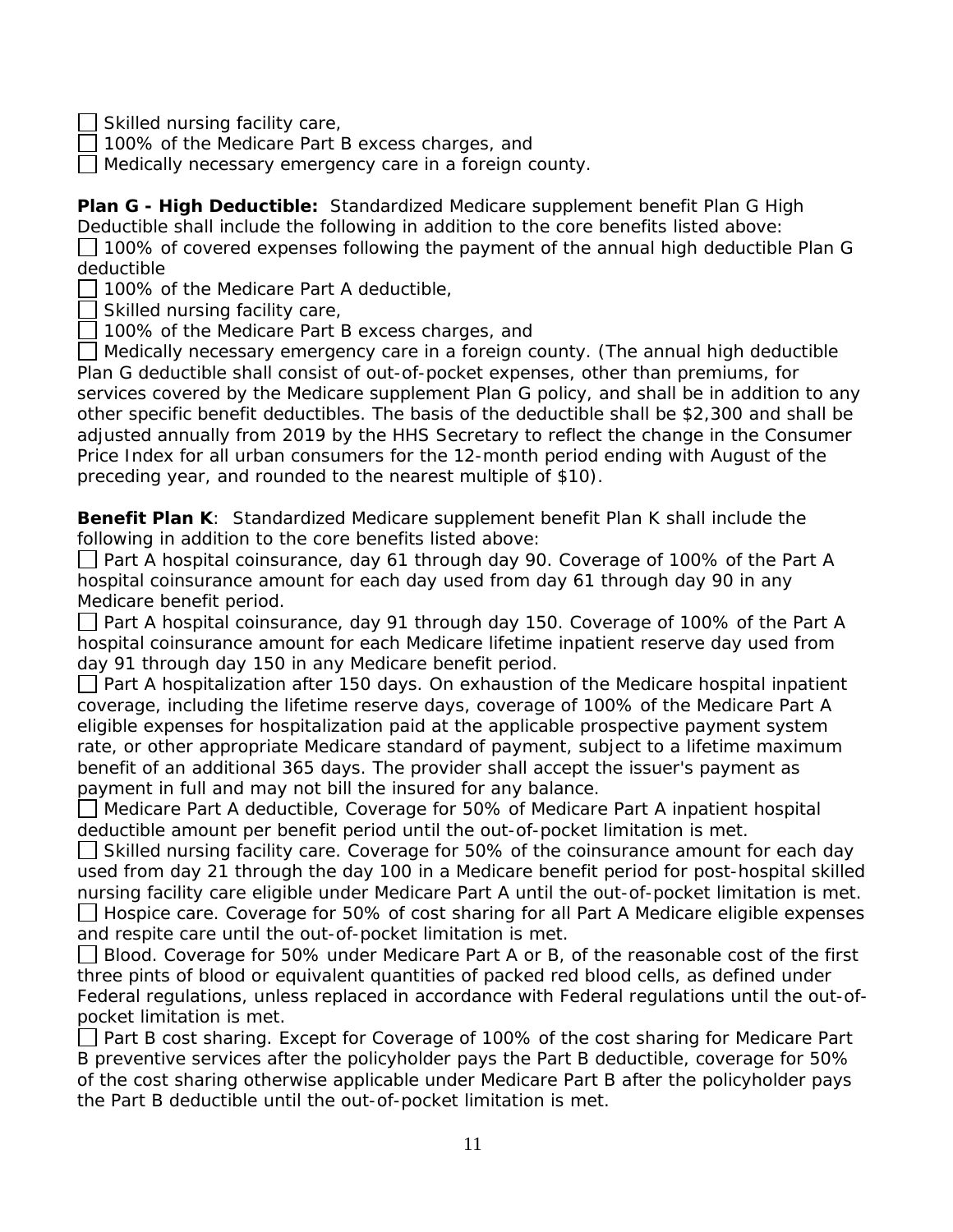*Part B preventive services*. Coverage of 100% of the cost sharing for Medicare Part B preventive services after the policyholder pays the Part B deductible.

*Cost sharing after out-of-pocket limits*. Coverage of 100% of all cost sharing under Medicare Parts A and B for the balance of the calendar year after the individual has reached the out-of-pocket limitation on annual expenditures under Medicare Parts A and B of \$5,560 in 2019, indexed each year by the appropriate inflation adjustment specified by the HHS Secretary.

**Benefit Plan L**: Standardized Medicare supplement benefit Plan L shall include the following in addition to the core benefits listed above:

*Part A hospital coinsurance, day 61 through day 90*. Coverage of 100% of the Part A hospital coinsurance amount for each day used from day 61 through day 90 in any Medicare benefit period.

*Part A hospital coinsurance, day 91 through day 150*. Coverage of 100% of the Part A hospital coinsurance amount for each Medicare lifetime inpatient reserve day used from day 91 through day 150 in any Medicare benefit period.

*Part A hospitalization after 150 days*. On exhaustion of the Medicare hospital inpatient coverage, including the lifetime reserve days, coverage of 100% of the Medicare Part A eligible expenses for hospitalization paid at the applicable prospective payment system rate, or other appropriate Medicare standard of payment, subject to a lifetime maximum benefit of an additional 365 days. The provider shall accept the issuer's payment as payment in full and may not bill the insured for any balance.

*Part B preventive services*. Coverage of 100% of the cost sharing for Medicare Part B preventive services after the policyholder pays the Part B deductible.

*Medicare Part A deductible*. Coverage for 75% of the Medicare Part A inpatient hospital deductible amount per benefit period until the out-of-pocket limitation is met.

*Skilled nursing facility care*. Coverage for 75% of the coinsurance amount for each day used from day 21 through the day 100 in a Medicare benefit period for post-hospital skilled nursing facility care eligible under Medicare Part A until the out-of-pocket limitation is met.

*Hospice care*. Coverage for 75% of cost sharing for all Part A Medicare eligible expenses and respite care until the out-of-pocket limitation is met.

*Blood*. Coverage for 75% under Medicare Part A or B, of the reasonable cost of the first three pints of blood or equivalent quantities of packed red blood cells, as defined under Federal regulations, unless replaced in accordance with Federal regulations until the out-ofpocket limitation is met.

*Part B cost sharing*. Except for Coverage of 100% of the cost sharing for Medicare Part B preventive services, after the policyholder pays the Part B deductible coverage for 75% of the cost sharing otherwise applicable under Medicare Part B after the policyholder pays the Part B deductible until the out-of-pocket limitation is met.

*Cost sharing after out-of-pocket limits*. Coverage of 100% of all cost sharing under Medicare Parts A and B for the balance of the calendar year after the individual has reached the out-of-pocket limitation on annual expenditures under Medicare Parts A and B of \$2,780 in 2019, indexed each year by the appropriate inflation adjustment specified by the HHS Secretary.

**Benefit Plan M:** Standardized Medicare supplement benefit Plan M shall include the following in addition to the core benefits listed above:

 $\Box$  50% of the Medicare Part A deductible.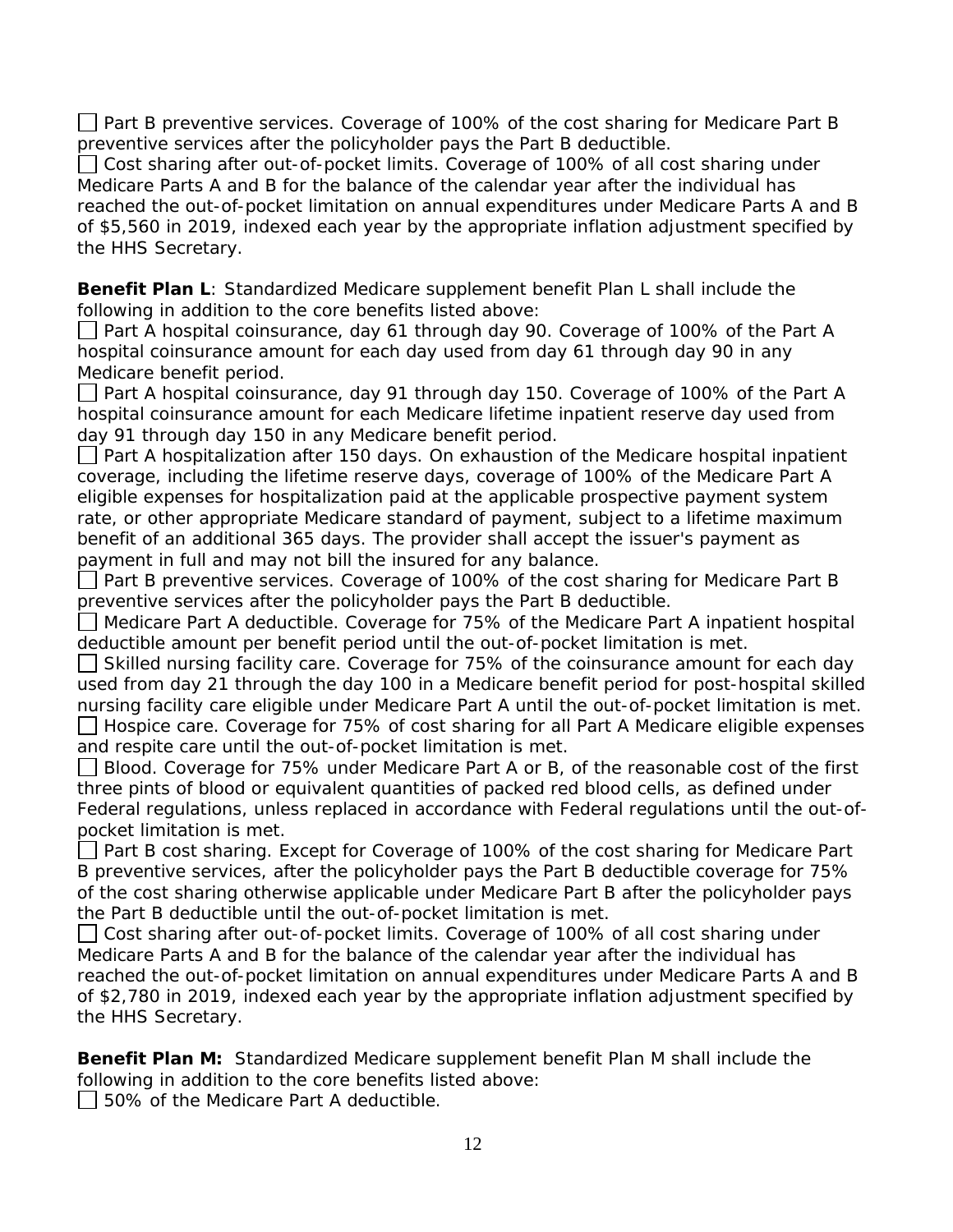Skilled nursing facility care and

Medically necessary emergency care in a foreign county.

**Benefit Plan N:** Standardized Medicare supplement benefit Plan N shall include the following in addition to the core benefits listed above:

100% of the Medicare Part A deductible,

Skilled nursing facility care and

Medically necessary emergency care in a foreign country with co-payments in the following amounts:

 $\Box$  The lesser of \$20 or the Medicare Part B coinsurance or co-payment for each covered health care provider office visit, including visits to medical specialists.

 $\Box$  The lesser of \$50 or the Medicare Part B coinsurance or co-payment for each covered emergency room visit, except that the co-payment shall be waived if the insured is admitted to any hospital and the emergency visit is subsequently covered as a Medicare Part A expense.

#### **SECTION III: APPLICATION FORM REQUIREMENTS**

This section is an overview only; please review each cited statute for specific information

The Department cannot accept specimen or draft forms. All forms must be in final print version intended to be issued by the Company.

☐ **Open Enrollment** [31 Pa. Code §89.778] – The Company must offer each policy currently available from the insurer to applicants who qualify without regard to age. Eligibility criteria may be captured in the application or a supplemental application.

☐ **Guaranteed Issue** [31 Pa. Code § 89.790] – "With respect to eligible persons, an issuer may not: (i) Deny or condition the issuance or effectiveness of a Medicare supplement policy described in subsection (e) that is offered and is available for issuance to new enrollees by the issuer. (ii) Discriminate in the pricing of such a Medicare supplement policy because of health status, claims experience, receipt of health care or medical condition. (iii) Impose an exclusion of benefits based on a preexisting condition under such a Medicare supplement policy." The Company has the option to capture Guaranteed Issued eligibility requirements in the application or a supplemental application.

☐ **Fraud Language in the Application** [Title 18 Crimes and Offenses §4117(k) (1)] - Applications for insurance must contain the required Pennsylvania fraud language.

☐ **Medical Questions** [31 Pa. Code § 89.12(d) and 31 Pa. Code § 89.72] - Applications shall contain clear and direct questions by the insurer permitting answers by the applicant only in the form of direct statements of known facts. Applications may not contain questions or representations based on indefinite or ambiguous terms. Opinion-type questions regarding the past or present health of the applicant should provide that the applicant is to answer to the best of his knowledge and belief.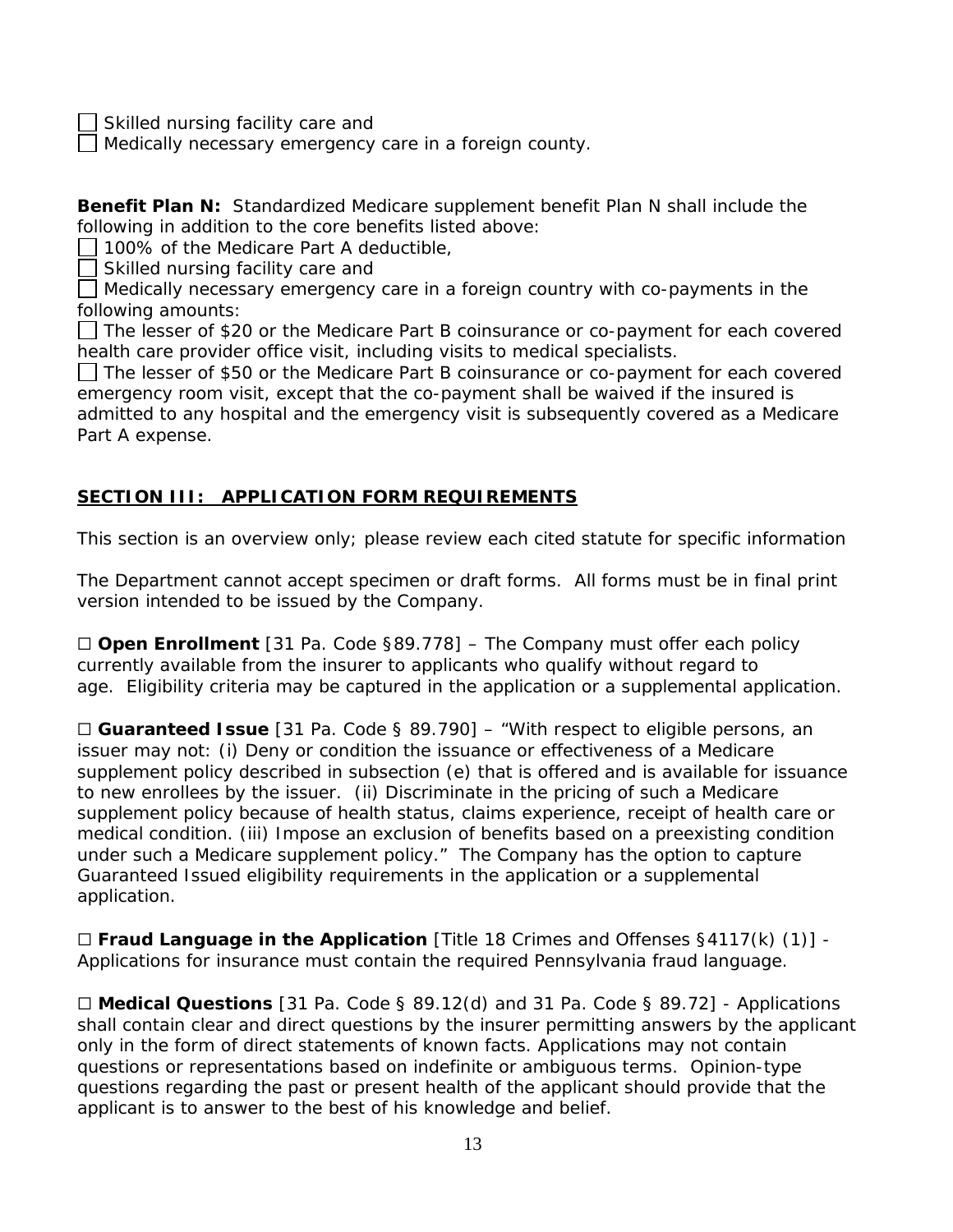☐ **Fraternal Benefit Society** [31 Pa. Code § 89.102(d)] - Specific guidelines for applications including the words "A Fraternal Benefit Society" shall appear in conspicuous type on the insurance application.

☐ **Application Requirements** [31 Pa. Code § 89.784)] - Filing includes requirements for application form, replacement coverage and notice of replacement. The Statements captured in 31 Pa. Code Section 89.784(1) must appear on the application. 31 Pa. Code Section 89.784(2) requires questions to elicit whether as of the date of application, the applicant currently has Medicare Supplement, Medicare Advantage, Medicaid Coverage or another health insurance policy/certificate presently in force or whether a Medicare supplement policy or certificate is intended to replace any other accident and sickness policy or certificate presently in force. A supplementary application or other form to be signed by the applicant and producer containing these questions and statements may be used.

☐ **Genetic Information Nondiscrimination Act** [31 Pa. Code § 89.791] - Prohibition against the use of genetic information and requests for genetic testing. (c) An issuer of a Medicare supplement policy may not: (1) Use an individual's genetic information to deny or condition the issuance or effectiveness of a policy or certificate to that individual, including the imposition of an exclusion of benefits based on a pre-existing condition. (2) Use an individual's genetic information to discriminate in the pricing of the policy, including the adjustment of premium rates. (3) Request or require an individual or an individual's family member to undergo a genetic test. Please see regulation for details.

☐ **Guide to Health Insurance for People with Medicare** [31 Pa. Code § 89.783(a) (6)] – Regulation requires this disclosure to be made. The application form contains an area for the applicant to acknowledge the receipt of this disclosure. A link to the CMS Website that contains the Guide is provided as a courtesy to the Company. [\[https://www.medicare.gov/Pubs/pdf/02110-Medicare-Medigap-guide.pdf\]](https://www.medicare.gov/Pubs/pdf/02110-Medicare-Medigap-guide.pdf)

#### **SECTION IV: DISCLOSURE FORM REQUIREMENTS**

☐ **Notice to Applicant Regarding Replacement of Medicare Supplement Insurance or Medicare Advantage** [31 Pa. Code §89.784(4)] - Filing includes requirements for notice of replacement. If a sale involves replacement of Medicare supplement coverage, an issuer, other than a direct response issuer, or its agent shall furnish the applicant, prior to issuance or delivery of the Medicare supplement policy, a notice regarding replacement of Medicare supplement coverage. One copy of the notice signed by the applicant and the agent shall be provided to the applicant and an additional signed copy shall be retained by the issuer, except where the coverage is sold without an agent. A direct response issuer shall deliver to the applicant at the time of the issuance of the policy the notice regarding replacement of Medicare supplement coverage. The Notice Regarding Replacement is published on the Department website.

[\[https://www.insurance.pa.gov/Companies/ProductAndRateRequire/Documents/Notice\\_Re](https://www.insurance.pa.gov/Companies/ProductAndRateRequire/Documents/Notice_Regarding_Replacement_Disclosure_Requirement.pdf) garding Replacement Disclosure Requirement.pdf]. It is the issuers responsibility to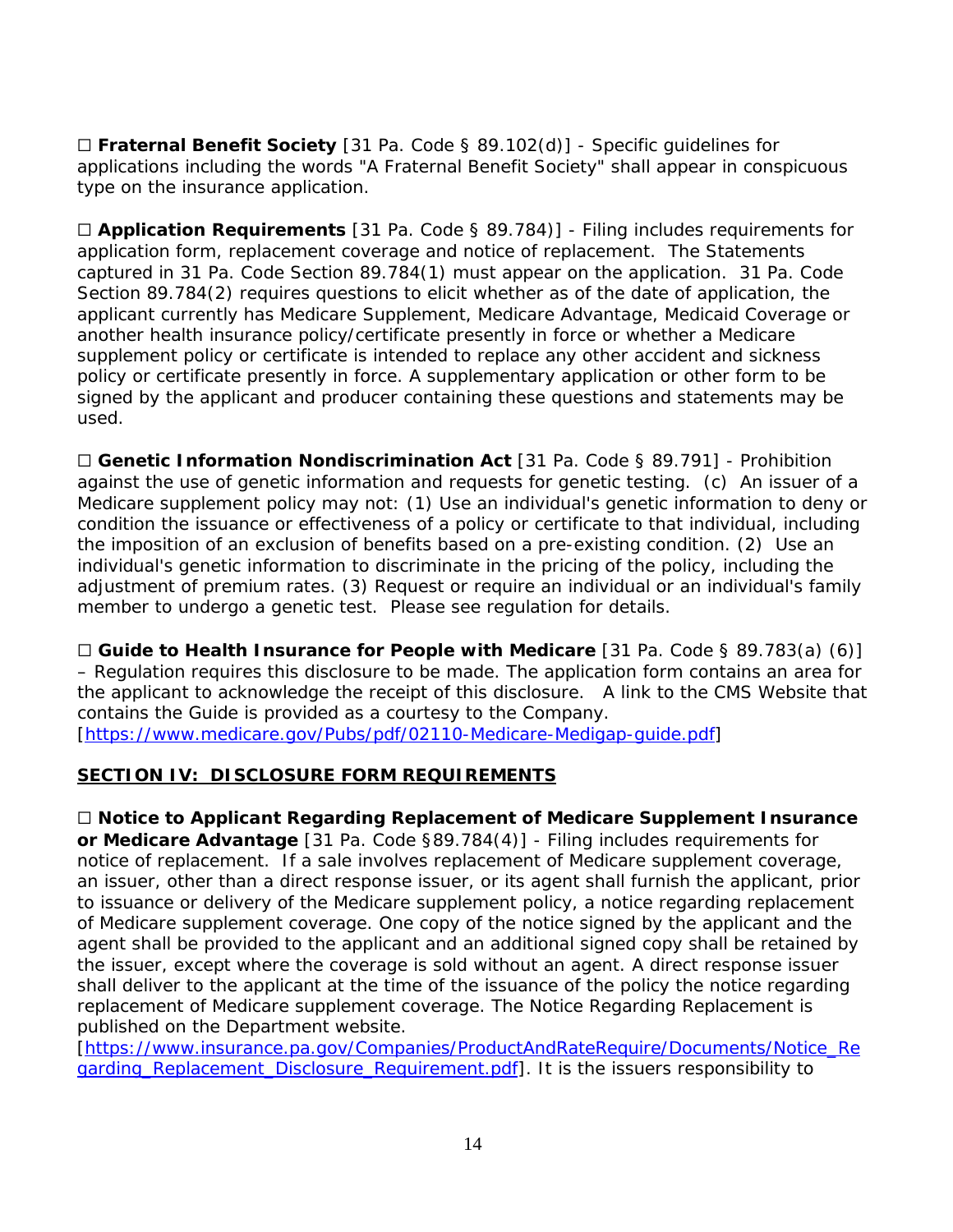comply with this regulation – you must have forms approved by the Department for this purpose.

☐ **Outline of Coverage** [31 Pa. Code §89.783(D)] – The Medicare supplement insurance form filing includes an outline of coverage. The outline of coverage consists of four parts: the cover page, rate pages, disclosure page and charts. The outline should have a unique form number from any other form submitted for approval and the number should be consistent on all four parts. The outline of coverage must be presented in 12 point type. The premium and mode shall be stated for all plans that are offered to the prospective applicant on the rate pages. All possible premiums for the prospective applicant shall be illustrated. The premium should be bracketed to denote variability to avoid the necessity for annual re-filing of the form. The outline of coverage is published on the Department website.

[\[https://www.insurance.pa.gov/Companies/ProductAndRateRequire/Documents/OCov%20](https://www.insurance.pa.gov/Companies/ProductAndRateRequire/Documents/OCov%20MS%20after%2001.01.2020.pdf) [MS%20after%2001.01.2020.pdf\]](https://www.insurance.pa.gov/Companies/ProductAndRateRequire/Documents/OCov%20MS%20after%2001.01.2020.pdf)

☐ **Notice of Benefit Modification and Premium Adjustment Form** (aka Notice of Change Form) [31 Pa. Code § 89.783(b)] - Such form must be provided for each Medicare Supplement Policy Form. A specimen has been published on the Department website. [\[https://www.insurance.pa.gov/Companies/ProductAndRateRequire/Documents/Plan\\_G\\_Sp](https://www.insurance.pa.gov/Companies/ProductAndRateRequire/Documents/Plan_G_Specimen_Notice_2020.pdf) [ecimen\\_Notice\\_2020.pdf\]](https://www.insurance.pa.gov/Companies/ProductAndRateRequire/Documents/Plan_G_Specimen_Notice_2020.pdf)

☐ **Disclosure Statements for Health Insurance Policies Sold to Medicare Beneficiaries That Duplicate Medicare** [31 Pa. Code Section 89.783(f)] – Regulation requires disclosure to be made for Health Insurance Policies sold to Medicare Beneficiaries that duplicate Medicare. The link is provided as a courtesy to the Company. The Disclosure [Requirements for Accident and Sickness Policies a](http://www.ins.state.pa.us/ins/lib/ins/rates/Guide_to_Health_Insurance_for_People_with_Medicare_08.05.2009.pdf)re published on the Department website. [\[https://www.insurance.pa.gov/Companies/ProductAndRateRequire/Documents/Guide\\_to\\_](https://www.insurance.pa.gov/Companies/ProductAndRateRequire/Documents/Guide_to_Health_Insurance_for_People_with_Medicare_02.01.2019.pdf) [Health\\_Insurance\\_for\\_People\\_with\\_Medicare\\_02.01.2019.pdf\]](https://www.insurance.pa.gov/Companies/ProductAndRateRequire/Documents/Guide_to_Health_Insurance_for_People_with_Medicare_02.01.2019.pdf)

#### **SECTION V: ELECTRONIC TRANSACTIONS**

**Filings Submitted for Electronic Transactions:** The rights of consumers under existing laws need to be protected and preserved. The insurer must comply with the Pennsylvania Electronic Transactions Act [73 P.S. §§ 2260.101 et seq.]. The Company must also certify their compliance with the Electronic Transactions Act requirements.

#### **SECTION VI: MEDICARE "SELECT" ADDITIONAL REQUIREMENTS**

**Medicare Supplement "Select" Policies and Certificates contains restricted network provisions.** The Commissioner may authorize an issuer to offer a Medicare Select policy or certificate, under this section, and section 4358 of the Omnibus Budget Reconciliation Act (OBRA) of 1990 (42 U.S.C.A. § 1395b-2) if the Commissioner finds that the issuer has satisfied the requirements of 31 § 89.777a.

A Medicare Select issuer may not issue a Medicare Select policy or certificate in this State until its plan of operation has been approved by the Commissioner.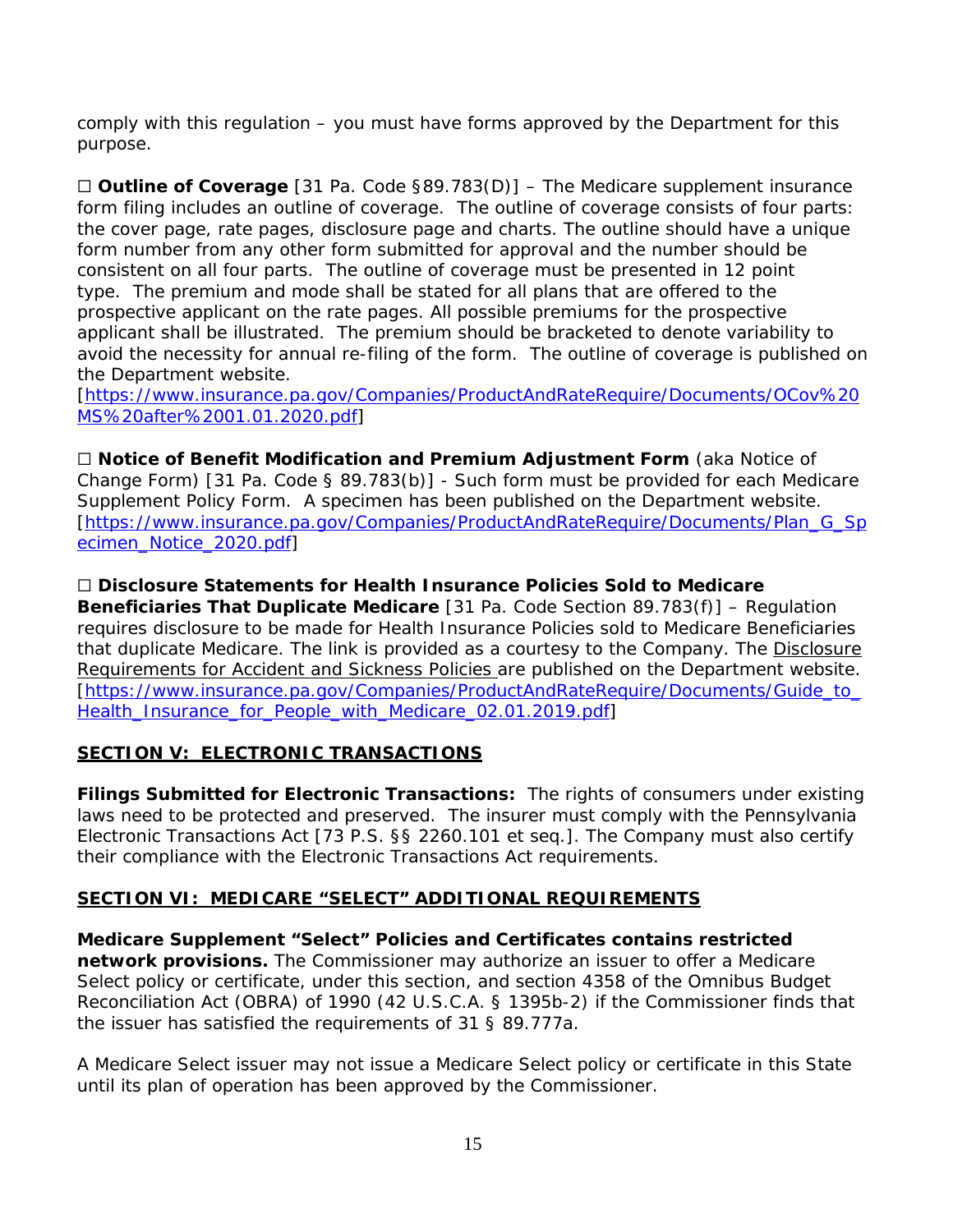$\Box$  At the time of initial purchase, a Medicare Select issuer shall make available to each applicant for a Medicare Select policy or certificate the opportunity to purchase any Medicare supplement policy or certificate otherwise offered by the issuer.

At the request of an individual insured under a Medicare Select policy or certificate, a Medicare Select issuer shall make available to the individual insured the opportunity to purchase a Medicare supplement policy or certificate offered by the issuer which has comparable or lesser benefits and which does not contain a restricted network provision. The issuer shall make the policies or certificates available without requiring evidence of insurability after the Medicare Select policy or certificate has been in force for 6 months. For the purposes of this subsection, a Medicare supplement policy or certificate will be considered to have comparable or lesser benefits unless it contains one or more significant benefits not included in the Medicare Select policy or certificate being replaced. For the purposes of this paragraph, a " significant benefit " means coverage for the Medicare Part A deductible, coverage for at-home recovery services or coverage for Part B excess charges.

Medicare Select policies and certificates shall provide for continuation of coverage in the event the United States Department of Health and Human Services Secretary determines that Medicare Select policies and certificates issued under this section should be discontinued due to either the failure of the Medicare Select Program to be reauthorized under law or its substantial amendment.

 $\Box$  A Medicare Select issuer shall file a proposed plan of operation with the Commissioner in a format prescribed by the Commissioner.

 $\Box$  The plan of operation shall contain at least the following information:

 $\Box$  Evidence that all covered services that are subject to restricted network provisions are available and accessible through network providers.

 $\Box$  A demonstration that Services can be provided by network providers with reasonable promptness with respect to geographic location, hours of operation and after-hour care. The hours of operation and availability of after-hour care shall reflect the usual practice in the local area. Geographic availability shall reflect the usual travel times within the community.

 $\Box$  The number of network providers in the service area is sufficient, with respect to current and expected policyholders, to deliver adequately all services that are subject to a restricted network provision; make appropriate referrals;

 $\Box$  There are written agreements with network providers describing both parties' specific responsibilities;

Emergency care is available 24 hours per day and 7 days per week  $\Box$  In the case of covered services that are subject to a restricted network provision and are provided on a prepaid basis, there are written agreements with network providers prohibiting the providers from billing or otherwise seeking reimbursement from or recourse against any individual insured under a Medicare Select policy or certificate. This subparagraph does not apply to supplemental charges or coinsurance amounts as stated in the Medicare Select policy or certificate.  $\Box$  A statement or map providing a clear description of the service area.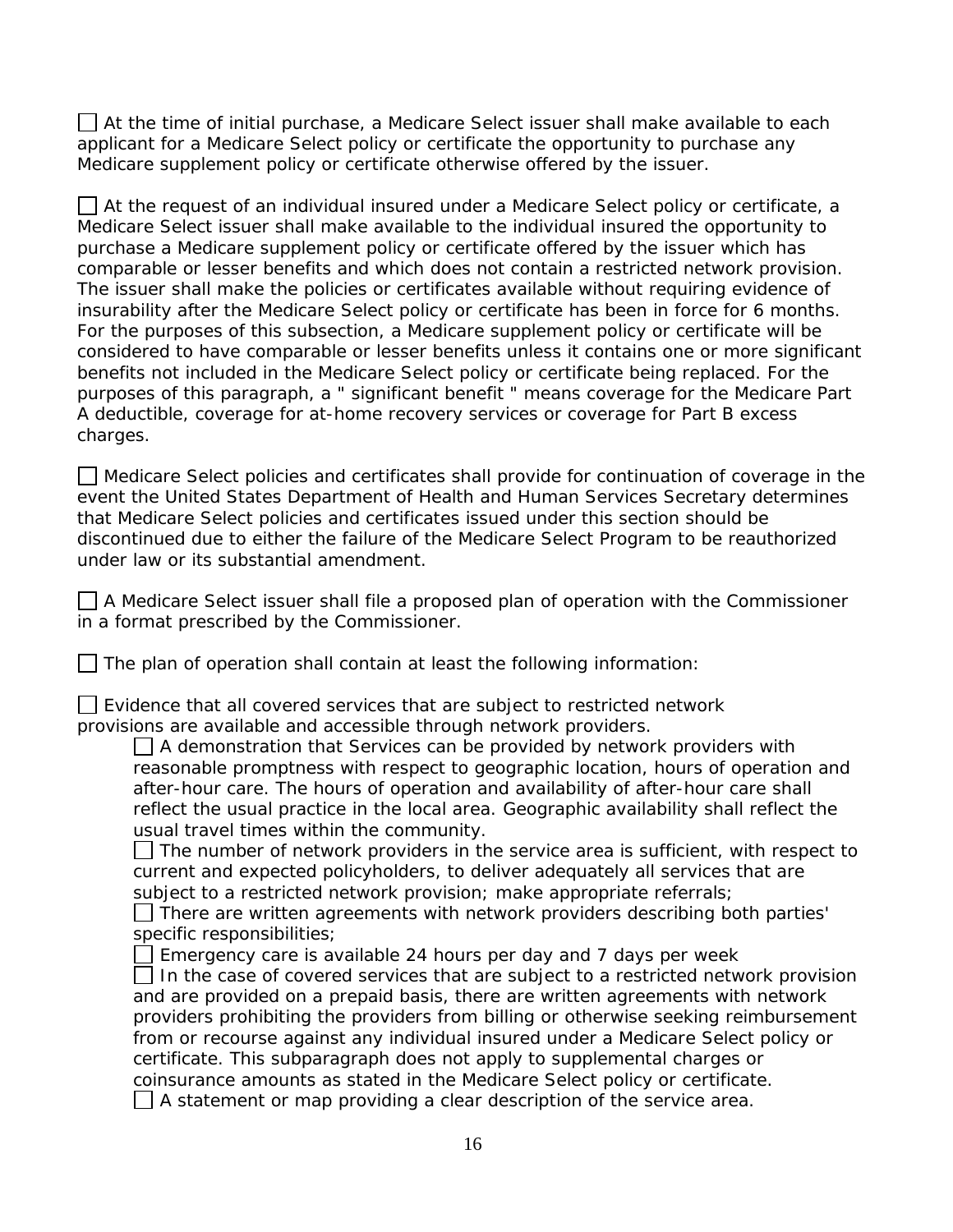A description of the grievance procedure to be utilized.

A description of the complaint procedure to be utilized.

 $\Box$  A description of the quality assurance program, including the following: the formal organizational structure, the written criteria for selection, retention and removal of network providers, the procedures for evaluating quality of care provided by network providers, and the process to initiate corrective action when warranted. A list and description, by specialty, of the network providers.

 $\Box$  Copies of the written information proposed to be used by the issuer to comply with the Medicare Select issuer requirement to make full and fair disclosure in writing of the provisions, restrictions and limitations of the Medicare Select policy or certificate to each applicant.

 $\Box$  Other information pertinent to the plan of operation requested by the Commissioner.

This section applies to Medicare Select policies as defined in 31 Pa. Code § 89.777a. A Medicare Select policy is a Medicare supplement policy that contains restricted network provisions.

 $\Box$  A restricted network provision conditions the payment of benefits, in whole or in part, on the use of network providers.

 $\Box$  Make sure all attachments and/or exhibits are clearly marked using accurate form names/captions/headers (E.g. Plan of Operation describes an attachment for Network Agreement but the attached form has a title Schedule C).

Below are additional requirements pertaining to a Medicare Select Forms filing in Pennsylvania.

☐ **Plan of Operation** – Must provide evidence that all covered services that are subject to restricted network provisions are available and accessible through network providers, including a demonstration that:

□ Services can be provided by network providers with reasonable promptness with respect to geographic location, hours of operation and after hour care. The hours of operation and availability of after-hour care shall reflect the usual practice in the local area. Geographic availability shall reflect the usual travel times within the community.

☐ The number of network providers in the service area is sufficient, with respect to current and expected policyholders, to either:

 $\Box$  Deliver adequately all services that are subject to a restricted network provision.

☐ Make appropriate referrals.

☐ There are written agreements with network providers describing both parties' specific responsibilities.

☐ Emergency care is available 24 hours per day and 7 days per week.

□ In the case of covered services that are subject to a restricted network provision and are provided on a prepaid basis, there are written agreements with network providers prohibiting the providers from billing or otherwise seeking reimbursement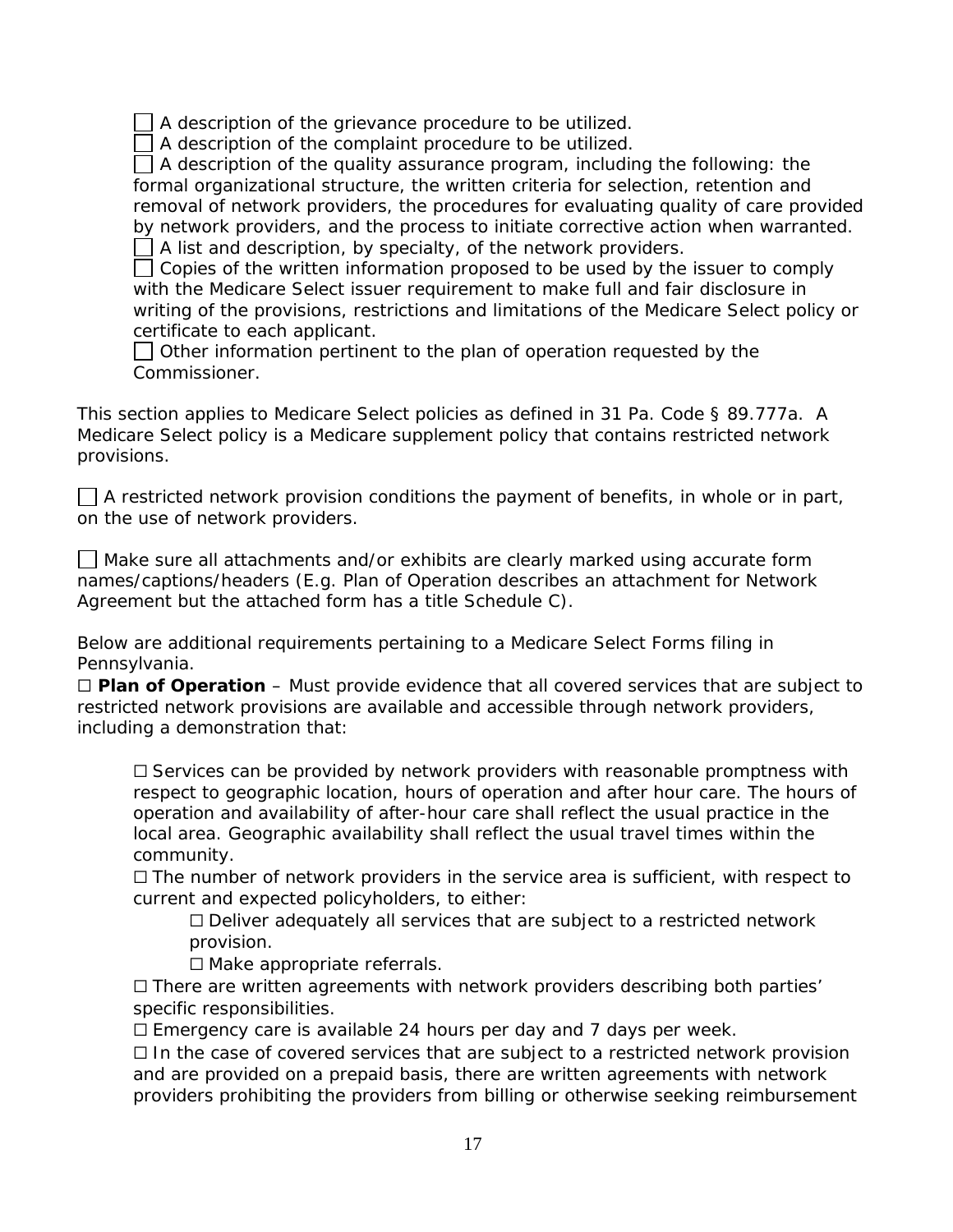from or recourse against any individual insured under a Medicare Select policy or certificate. This subparagraph does not apply to supplemental charges or coinsurance amounts as stated in the Medicare Select policy or certificate.

 $\Box$  A statement or map providing a clear description of the service area.

 $\Box$  A description of the grievance procedure to be utilized.

☐ A description of the complaint procedure to be utilized.

 $\Box$  A description of the quality assurance program, including the following:

☐ The formal organizational structure.

☐ The written criteria for selection, retention and removal of network providers ☐ The procedures for evaluating quality of care provided by network providers, and the process to initiate corrective action when warranted.

 $\Box$  A list and description, by specialty, of the network providers.

□ Copies of the written information proposed to be used by the issuer to comply with subsection of 31 Pa. Code § 89.777a(j).

□ A Medicare Select Policy may not restrict payment for covered services provided by nonnetwork providers if the following apply:

☐ The services are for symptoms requiring emergency care or are immediately required for an unforeseen illness, injury or a condition.

☐ It is not reasonable to obtain services through a network provider.

□ A Medicare Select policy or certificate shall provide payment for full coverage under the policy for covered services that are not available through network providers.

☐ **Full and Fair Disclosure** - A Medicare Select issuer shall make full and fair disclosure in writing of the provisions, restrictions and limitations of the Medicare Select policy to each applicant. This disclosure shall include at least the following:

 $\Box$  An outline of coverage sufficient to permit the applicant to compare the coverage and premiums of the Medicare Select policy with Medicare supplement policies or certificates offered by the issuer.

☐ Other Medicare Select policies.

☐ A description, including the address, phone number and hours of operation, of the network providers, including primary care physicians, specialty physicians, hospitals and other providers.

 $\Box$  A description of the restricted network provisions, including payments for coinsurance and deductibles when providers other than network providers are utilized. Except to the extent specified in the policy or certificate, expenses incurred when using out-of-network providers do not count toward the out-of-pocket annual limit contained in Plans K and L.

□ A description of coverage for emergency and urgently needed care and other outof-service area coverage.

☐ A description of limitations on referrals to restricted network providers and to other providers.

☐ A description of the policyholder's rights to purchase another Medicare supplement policy or certificate otherwise offered by the issuer.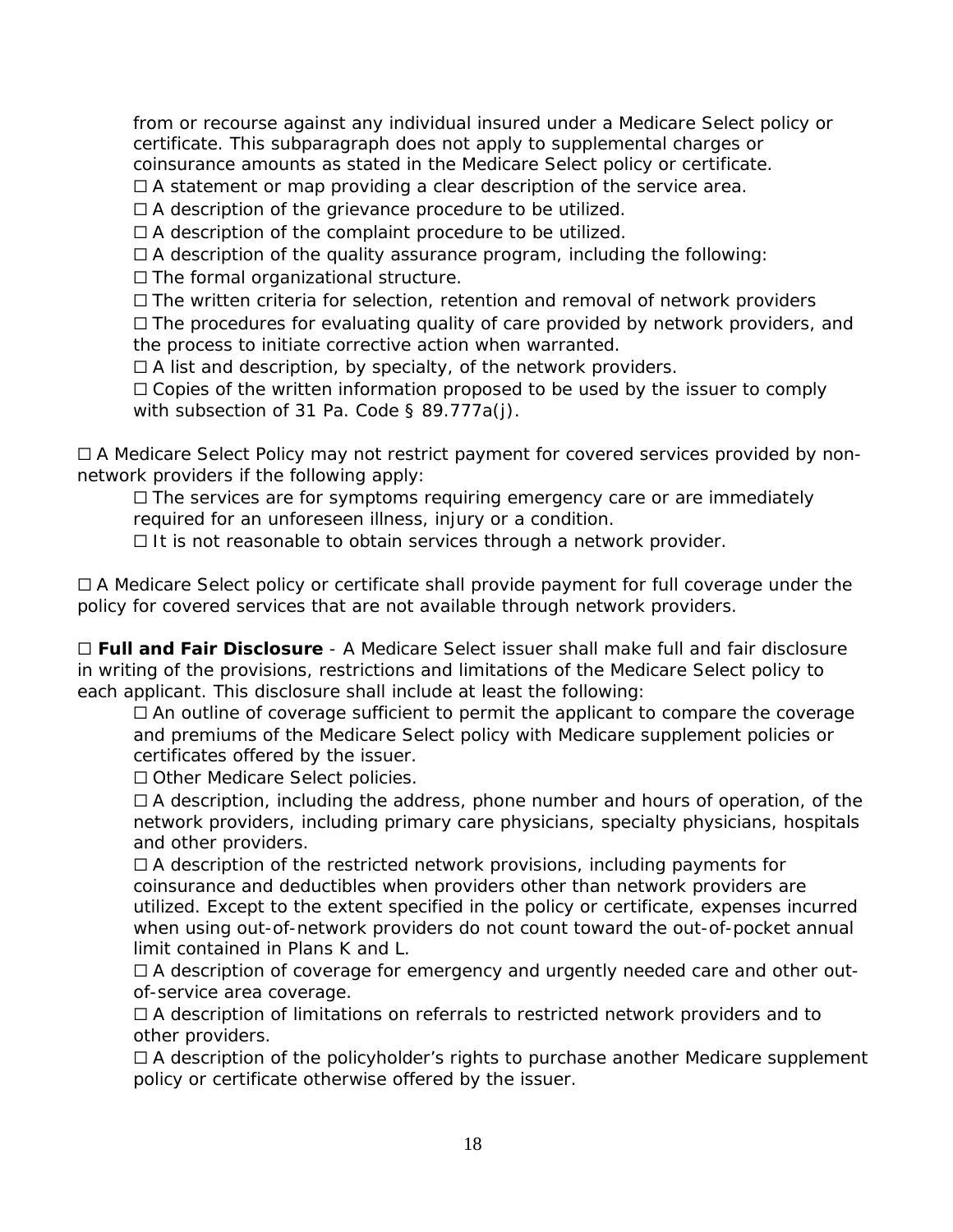☐ A description of the Medicare Select issuer's quality assurance program and grievance procedure.

☐ **Applicant Acknowledgement** - Prior to the sale of a Medicare Select policy or certificate, a Medicare Select issuer shall obtain from the applicant a signed and dated form stating that the applicant has received the information provided under 31 Pa. Code § 89.777a(j) and that the applicant understands the restrictions of the Medicare Select policy or certificate.

☐ **Complaint and Grievance Procedures** - A Medicare Select issuer shall have and use procedures for hearing complaints and resolving written grievances from the subscribers. The procedures shall be aimed at mutual agreement for settlement and may include arbitration procedures.

 $\Box$  The complaint and grievance procedure shall be described in the policy and certificates and in the outline of coverage.

 $\Box$  At the time the policy or certificate is issued, the issuer shall provide detailed information to the policyholder describing how a complaint or grievance may be registered with the issuer.

☐ Complaints and grievances shall be considered within 45 days. If a benefit determination by Medicare is necessary, the 45-day review period may not begin until after the Medicare determination has been made. The complaint or grievance shall be transmitted to appropriate decision-makers who have authority to fully investigate the issue and take corrective action.

□ If a complaint or grievance is found to be valid, corrective action shall be taken within 45 days.

☐ The concerned parties shall be notified about the results of a complaint or grievance within 45 days of the decision.

☐ The issuer shall report by March 31 to the Commissioner regarding its grievance procedure. The report shall be in a format prescribed by the Commissioner and shall contain the number of grievances filed in the past year and a summary of the subject, nature and resolution of the grievances.

☐ At the time of initial purchase, a Medicare Select issuer shall make available to each for a Medicare Select policy or certificate the opportunity to purchase any Medicare supplement policy or certificate otherwise offered by the issuer.

 $\Box$  For purposes of this section the following apply:

 ☐ At the request of an individual insured under a Medicare *Select* policy or certificate, a Medicare *Select* issuer shall make available to the individual insured the opportunity to purchase a Medicare supplement policy or certificate offered by the issuer which has comparable or lesser benefits and which does not contain a restricted network provision.

 The issuer shall make the policies available without requiring evidence of insurability after the Medicare Select policy has been in force for 6 months.

□ For the purposes of this subsection, a Medicare supplement policy will be considered to have comparable or lesser benefits unless it contains one or more significant benefits not included in the Medicare *Select* policy being replaced. For the purposes of this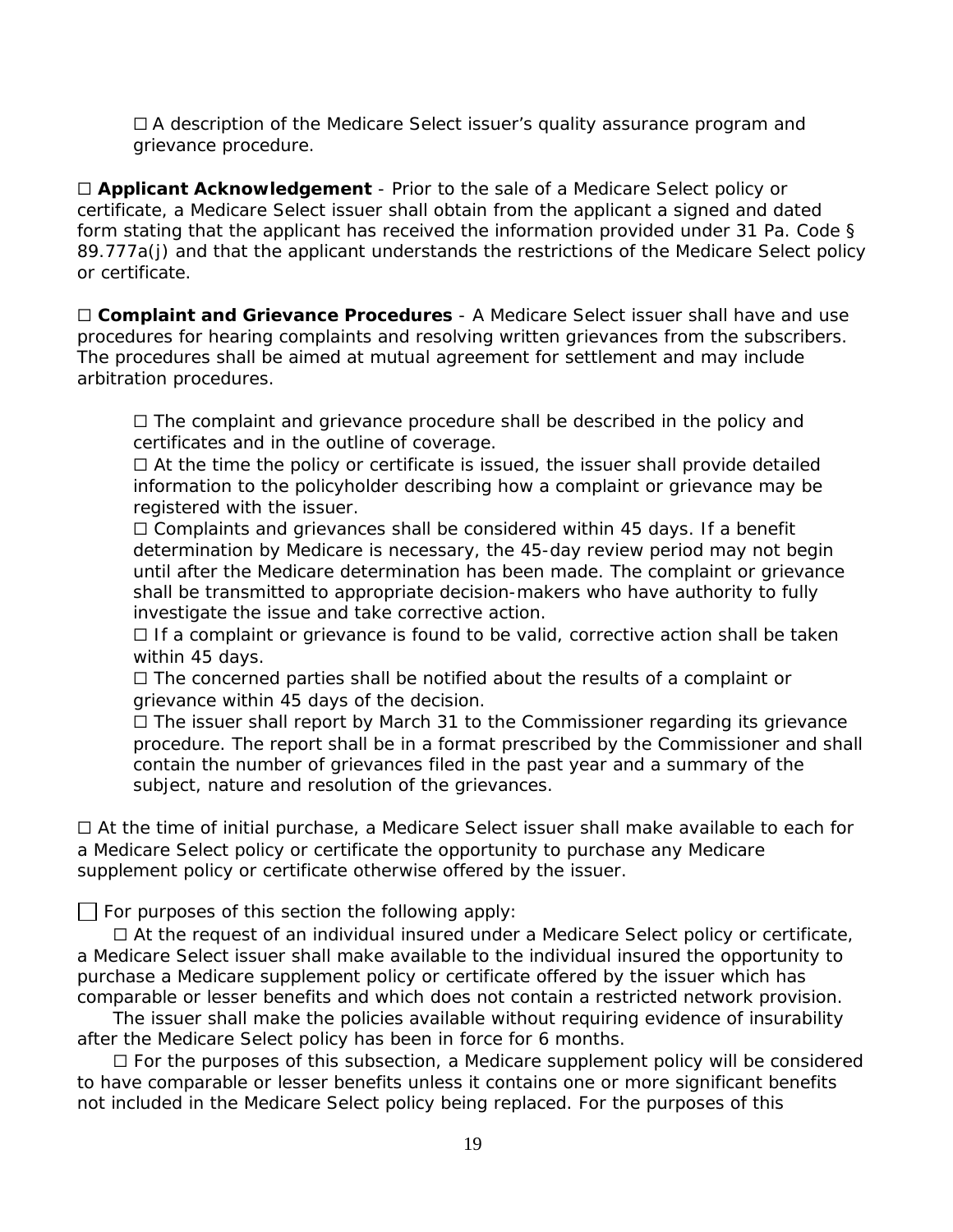paragraph, a ''significant benefit'' means coverage for the Medicare Part A deductible, coverage for at-home recovery services or coverage for Part B excess charges.

#### ☐ **MEDICARE** *SELECT* **POLICIES SHALL PROVIDE FOR CONTINUATION OF COVERAGE IN THE EVENT THE UNITED STATES DEPARTMENT OF HEALTH AND HUMAN SERVICES SECRETARY DETERMINES THAT MEDICARE** *SELECT* **POLICIES ISSUED UNDER THIS SECTION SHOULD BE DISCONTINUED DUE TO EITHER THE FAILURE OF THE MEDICARE SELECT PROGRAM TO BE REAUTHORIZED UNDER LAW OR ITS SUBSTANTIAL AMENDMENT.**

☐ Each Medicare Select issuer shall make available to each individual insured under a Medicare *Select* policy the opportunity to purchase any Medicare supplement policy offered by the issuer which has comparable or lesser benefits and which does not contain a restricted network provision. The issuer shall make the policies available without requiring evidence of insurability.

☐ For the purposes of this subsection, a Medicare supplement policy will be considered to have comparable or lesser benefits unless it contains one or more significant benefits not included in the Medicare *Select* policy being replaced. For the purposes of this paragraph, a ''significant benefit'' means coverage for the Medicare Part A deductible, coverage for athome recovery services or coverage for Part B excess charges.

☐ **Changes to Plan of Operation and List of Network Provider Filing Requirements** - A Medicare *Select* issuer shall file (1) proposed changes to the plan of operation, except for changes to the list of network providers and (2) An updated list of network providers with the Commissioner at least quarterly, if changes occur. **Actuarial Rate Filing:**

**Filing of rating schedule and supporting documentation** [31 Pa. Code § 89.781]. - An issuer may not use or change premium rates for a Medicare supplement policy or certificate unless the rates, rating schedule and supporting documentation have been filed with and approved by the Commissioner in accordance with the filing requirements and procedures prescribed by the Commissioner.

It is necessary to attach all proposed Rates and Rating Factor tables necessary to calculate an insured's final rate under the "Rate/Rule Schedule" Tab of your SERFF filing. All other actuarial documentation must be included under the "Supporting Documentation" tab. Note: It is necessary to include all factors necessary to calculate a final rate. Excel workbooks should be provided in both Excel and PDF format.

**Loss ratio standards** [31 Pa. Code § 89.780] - A Medicare Supplement policy form may not be delivered or issued for delivery unless the policy form or certificate form can be expected, as estimated for the entire period for which rates are computed to return to policyholders in the form of aggregate benefits, a percentage of the aggregate amount of premiums earned. The amount returned as benefits shall be equal to: (i) At least 75% of the aggregate amount of premiums earned in the case of group policies, and (ii) At least 65% of the aggregate amount of premiums earned in the case of individual policies.